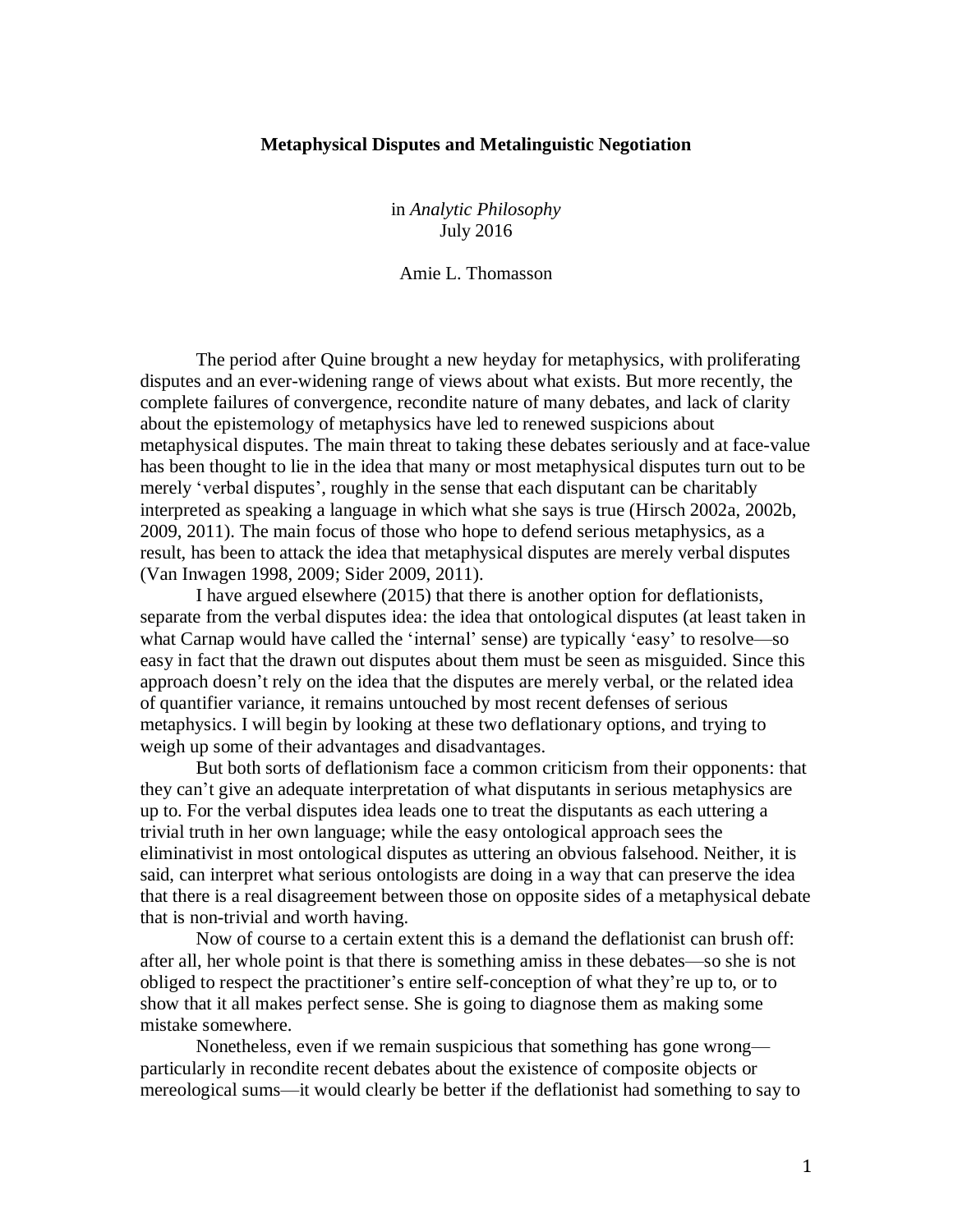account for the felt disagreement, depth and importance of at least many classical debates in metaphysics, such as debates about personal identity or the existence of free will. I think something more can be said, and most of this paper will be devoted to developing the idea that many metaphysical disputes<sup>1</sup> may be understood as involved in what Alexis Burgess, David Plunkett and Tim Sundell have called 'metalinguistic negotiation'. <sup>2</sup> The resulting view gives us a new pragmatic form of deflationism that provides a way of understanding what serious ontologists are up to that doesn't render metaphysical disputes pointless. At the same time, it leaves us with us a rather different view of what their point might be, in a way that could lead us to reconfigure our understanding of what we can and should do in metaphysics.

# **1. The Verbal Disputes idea, its goals, and its difficulties**

 $\overline{a}$ 

Informally, the idea that metaphysical disputes are merely verbal is that "nothing is substantively at stake in these questions beyond the correct use of language…" (Hirsch 2005, 67), that the disputes are merely 'shallow', or "pointless" (Chalmers 2011, 5). Even the standard examples that are used to introduce the idea of verbal disputes seem chosen to convey an air of triviality: Hirsch appeals to the example of disputes about whether a glass is a cup (2005, 69); Bennett discusses the case of whether some odd alcoholic concoction in a V-shaped glass is a martini (2009, 50); Chalmers discusses whether, in James' famous case, the man goes 'round the squirrel' (2011, 515-6). It would be hard to find 'disputes' that are more shallow, trivial, pointless. So, as Matthew McGrath puts it, "if we came to conclude that ontological disputes were one and all verbal, we might understandably conclude that ontology is silly, a waste of time" (2008, 482).

It was Eli Hirsch (2002a, 2007, 2009) who brought into mainstream discussion the idea that many metaphysical disputes are merely verbal disputes. In a verbal dispute, as Karen Bennett puts it, "each side ought to acknowledge that there is a plausibly charitable interpretation of the language associated with the other side's position which will make that position come out as true" (Bennett 2009, 51). Admittedly, externalist considerations might lead us to conclude that the disputants in typical debates *in fact* use terms with *the same* meaning—if the meanings of their terms are determined by the usage of the linguistic community and they belong to the same linguistic community. But this doesn't affect the key point at issue: we can still think of each disputant *as if* they belonged to their own linguistic community, and diagnose the dispute as merely verbal if (so-considered) each side would agree that the opponent speaks the truth in their own language (Hirsch 2009, 239-40).<sup>3</sup>

<sup>1</sup> Of course this isn't to say that the deflationist does or must understand *all* metaphysical disputes as involving metalinguistic negotiation. The idea instead is that this provides an additional tool for the deflationist, in her (perhaps diverse) assessments of metaphysical debates. I will return to this point below.

<sup>&</sup>lt;sup>2</sup> See Burgess and Plunkett (2013a and 2013b), Plunkett and Sundell (2013) and Plunkett (2015).

 $3$  More formally, Hirsch suggests, we can define verbal disputes as follows: Two parties A and B are having a verbal dispute iff, were A and B to inhabit an A community and B-community (respectively) in which everyone exhibits the same sort of linguistic behavior that A and B actually exhibit, then on the correct view of linguistic interpretation, A and B would agree that both speak the truth in their own language. (2009, 238-40).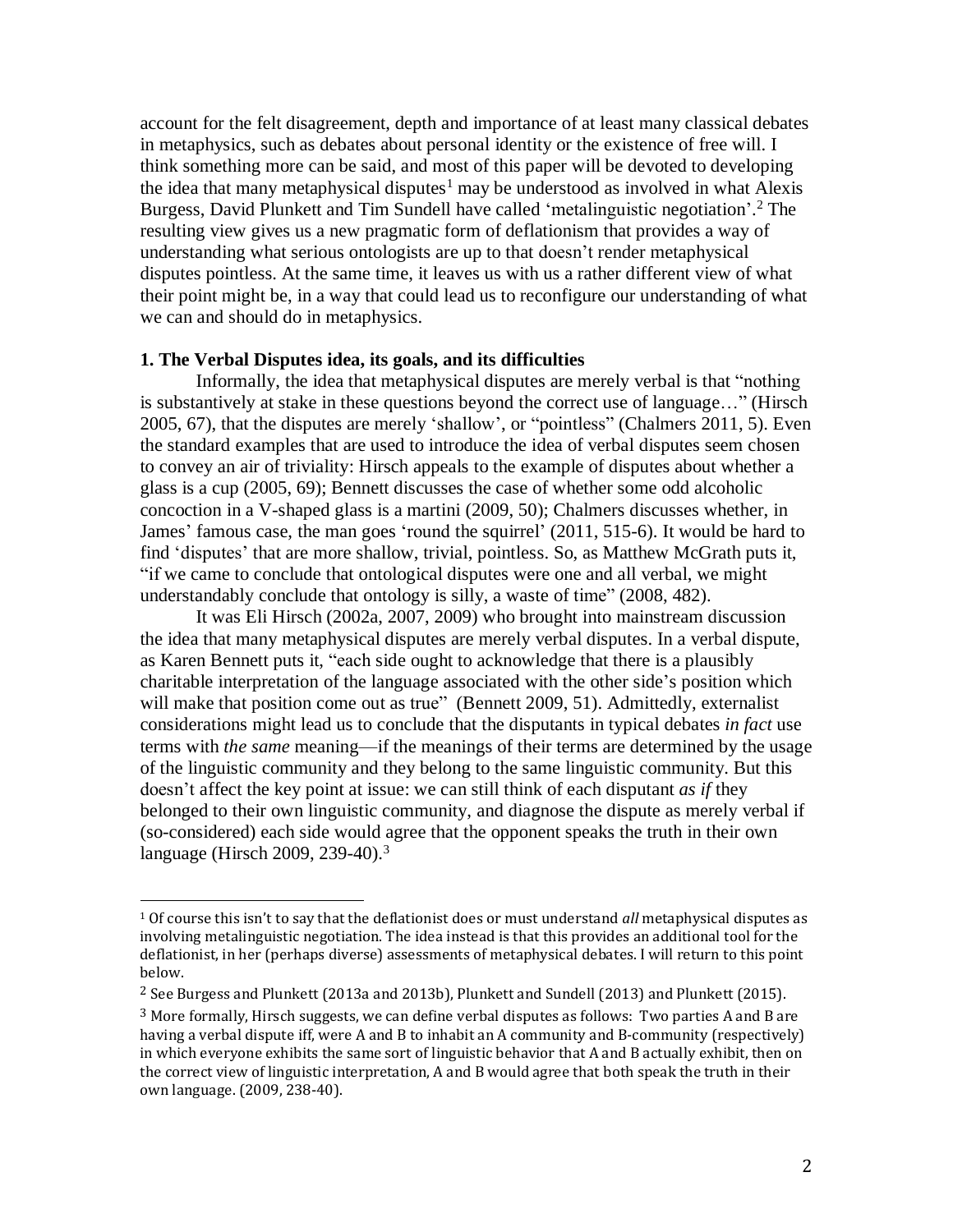It is constraints of interpretive charity, Hirsch argues, that should lead us to interpret each disputant as saying something true in their own language. For on Hirsch's view, the principle of charity encourages us to interpret a community in a way that makes many of their shared assertions come out as true, or at least reasonable (2005, 70-71):

Central to linguistic interpretation is the presumption that the correct interpretation is the one that makes people's use of language as reasonable as possible. In interpreting a language there is therefore an overwhelming, if in principle defeasible, presumption that typical speakers make perceptual assertions that are reasonably accurate, and that they do not assert relatively simple sentences that are a priori false. (2009, 240)

If we took van Inwagen, say, as speaking Standard English when he denies that tables exist, it seems we would have to convict him of making perceptual errors or otherwise asserting obvious falsehoods. However, if we aim to be charitable (on these criteria of charity) we can instead see him as speaking truths in his own language—one in which all of his ontological utterances are true (Hirsch 2002a, 69).

Where metaphysical disputes about existence are in question, making good on the idea that the disputants are each uttering truths in their own language is generally held to require accepting that each is using the quantifier (and related terms like 'existence') with a different meaning.<sup>4</sup> Ted Sider (2009) argues that if we interpret disputants as meaning different things (and so talking past each other) when one asserts and the other denies 'tables exist', we must locate the source of the differences in their meanings at the level of the quantifier, rather than the predicate 'table'. For these disputes can be restated without using a noun like 'table' at all, in terms that use only quantifiers, truth-functional connectives, and the identity predicate (Sider 2009, 390). Assuming that there is no equivocation on truth-functional connectives or the identity predicate—if there is any shift of meaning it must be in the quantifier. So the idea that disputes about existence are merely verbal is closely tied to the idea, also popularized by Eli Hirsch (2002a, 2007, 2009), that the quantifier may vary in meaning. Hirsch himself doesn't think the English quantifier actually varies in meaning. But he does think that there are many equally good ways one could use the quantifier. As a result, when we interpret our eliminativist and realist about tables charitably, we may interpret each of them as if they were each speaking in a community that used the quantifier in a way to make their claims true, making their dispute merely verbal.

While Hirsch has applied the idea primarily to disputes about the ontology of physical objects, clearly the strategy could be wielded elsewhere—say, for debates in modal metaphysics—as well: one might charitably interpret, say, disputants about personal identity as each employing a different concept of 'person', perhaps one understanding it in psychological terms and the other in biological terms, and aptly laying out what follows from it.<sup>5</sup> Then, if Hirsch's approach is correct, in these cases, too, we

 $4$  Of course neo-Meinongians, who reject equating the quantifier with existence, will reject the link between seeing existence disputes as verbal and accepting quantifier variance. Thanks to Suki Finn for making this point.

<sup>5</sup> Burgess and Plunkett (2013a, 1092-3) aptly analyze certain debates about personal identity—say about whether one survives a 'teleportation device' as debates in what they call 'conceptual ethics'—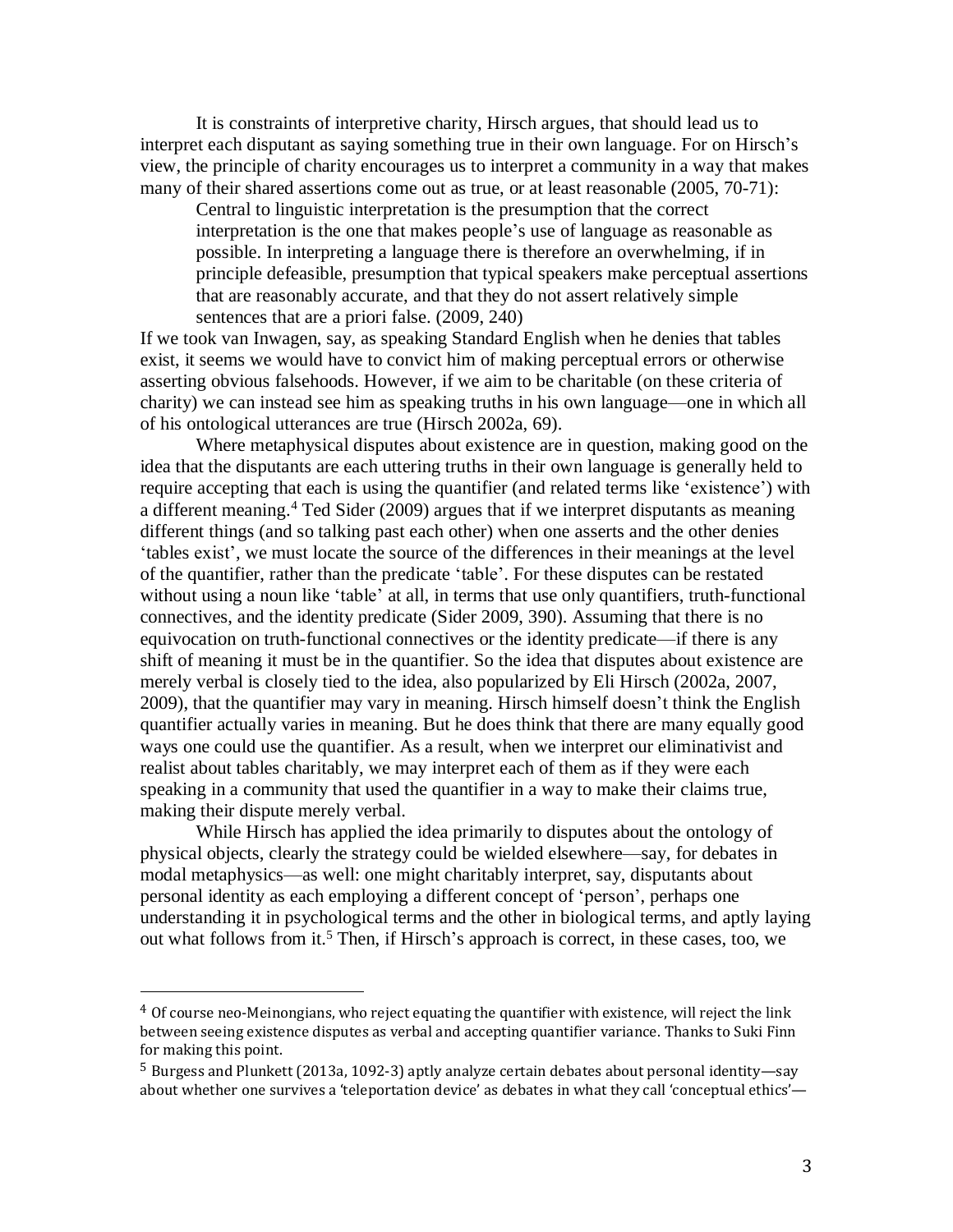could charitably interpret the disputants as each speaking truths in their own language (this time, in ways that didn't require supposing that they were using the quantifier, rather than key noun terms, differently).

Unsurprisingly, the idea that ontological disputes are merely verbal disputes has brought out the best in serious ontologists hoping to defend their practices, and so has come under a great deal of criticism. One major line of criticism to treating debates about *existence* as merely verbal comes from those who doubt that we can make sense of quantifier variance. Indeed much of the discussion in meta-ontology has centered on the question of whether or not to accept quantifier variance. In opposition to the quantifier variance view, Peter van Inwagen has argued that since existentially quantified statements may be paraphrased in terms that use only numbers ('the number of Ps is nonzero') or logical particles (disjunction), the quantifier must be univocal, given that logical particles and number terms are (2009, 482-4). Ted Sider has argued that regardless of whether the English language quantifier is univocal, disputing ontologists can agree to speak a new language, Ontologese, in which the quantifier is stipulated to 'carve at the logical joints of the world', and thereby ensure that their dispute is not merely verbal (2009).<sup>6</sup> If we can't make sense of quantifier variance, then we will have trouble treating debates about existence as merely verbal. And if we can make sense of the idea of an Ontologese quantifier, we can revive serious debates about existence even if there are many potential meanings for the English quantifier.<sup>7</sup> But doubts about quantifier variance do not undermine efforts to treat *modal* metaphysical debates (about the nature of art, persistence conditions for artifacts, identity conditions for persons…) as verbal disputes.

Other objections, however, would apply equally well to attempted diagnoses of debates as verbal disputes, whether they concern existence or modal matters. It is often suggested that it can't really be charitable to interpret ontological disputes as merely verbal. For even if doing so meets requirements of charity in enabling us to see the disputants as uttering truths, it doesn't give us a way to charitably understand what they are *doing* in engaging in their disputes. First, if there is one thing the disputants on all sides agree on, it's that they are really disagreeing; and all *intend* to mean the same thing by their sentences when, say, Lynne Baker asserts that there are tables and Peter van Inwagen says there aren't. The verbal disputes idea is often criticized as being unable to capture this intuition of disagreement, $<sup>8</sup>$  and as taking the disputants to fail in their</sup> intentions to use terms in the same way while (rather inexplicably) failing to notice this (Balcerak Jackson 2014, 43).<sup>9</sup>

 $\overline{a}$ 

 $8$  Below I will argue that the metalinguistic negotiation idea gives them a way to capture it.

that is, debates about how we should refine our concept of a person in light of technological advances.

 $6$  Sider argues that the Ontologese proposal threatens easy ontology in a different way: by undermining the claim that there are analytic entailments that can be used in easy ontological arguments. I respond to this threat in (2015, Chapter 10).

 $<sup>7</sup>$  For doubts about the Ontologese quantifier, however, see my (2015, Chapter 11).</sup>

 $9$  As Brendan Balcerak Jackson puts it, "It would be astounding to learn that merely verbal disputes over 'pain' or 'material object' have somehow managed to survive undetected across decades or even centuries of discussion… The burden of proof on a charge of mere verbalness in such a case should be extremely high" (2014, 43). Balcerak Jackson argues elsewhere that consideration of the demands of charity to perception and charity to understanding don't give us sufficient reason for holding that the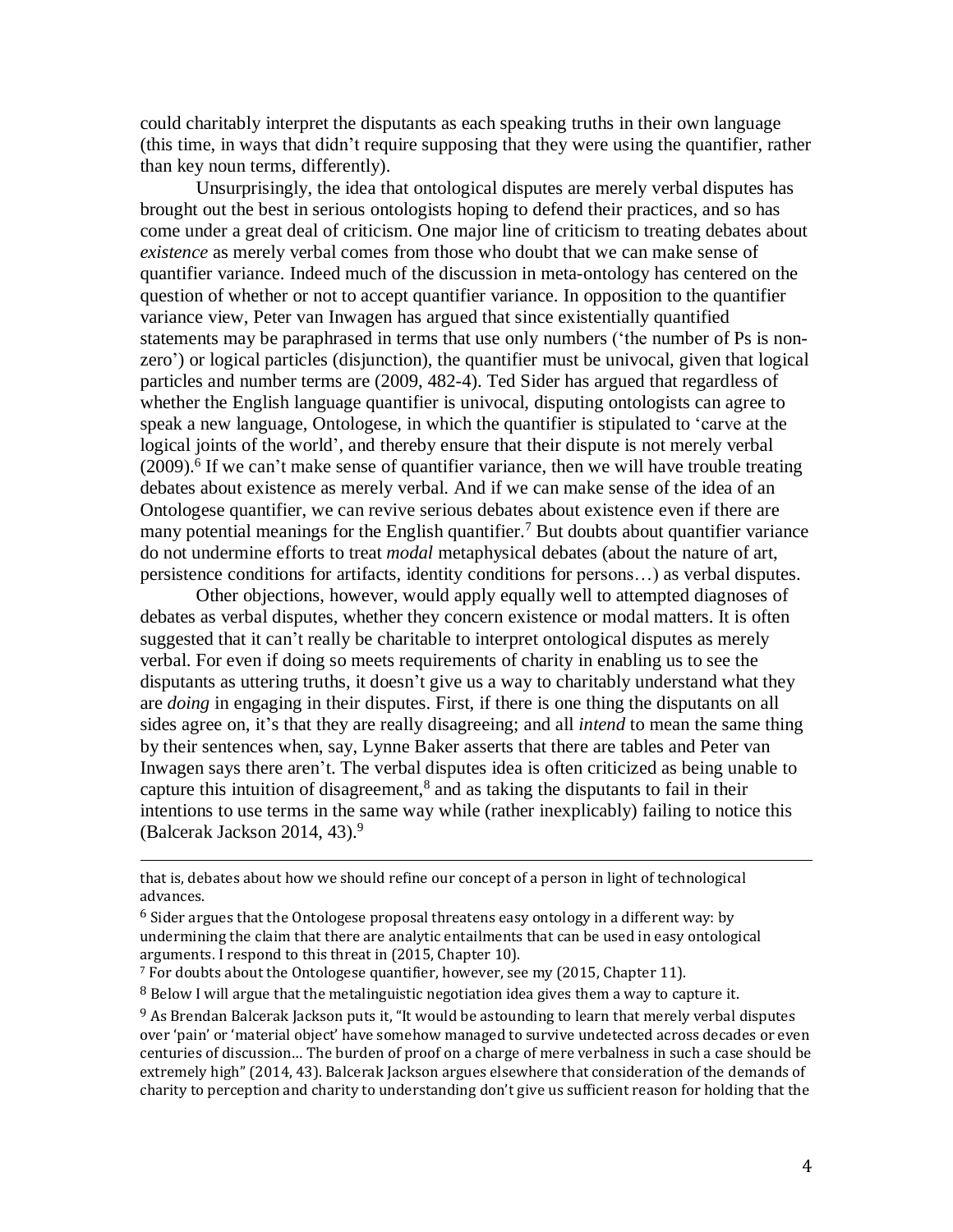John Horden develops a powerful argument that considerations of charity, properly understood, should actually lead us to deny that the relevant disputes are merely verbal. Hirsch draws primarily on charity to truth: the idea that (ceteris paribus) we should interpret the speech of others in ways that makes what they say true, or at least reasonable, and that doesn't attribute to them widespread perceptual errors or assertions of relatively simple sentences that are *a priori* false (2009, 240). But, as others have pointed out, this may not exhaust all there is to charity. For charity includes not merely aiming to make the speaker's assertions true (or reasonable), and avoiding attributions of simple *a priori* errors or widespread perceptual mistakes, but also aiming to interpret their *desires, intentions,* and other attitudes as reasonable (Horden 2014, 231). If we interpret the parties to the material composition debate, say, as each speaking a truth in their own language, we leave them each uttering a trivial and obvious truth (see also Balcerak Jackson 2014, 47). As a result, their utterance would be entirely uninformative, leaving us unable to give an account of what they are *doing* in making the utterance that can make sense of their desires and intentions. As Horden puts it, "Hirsch can only account for the meanings he assigns to their utterances by uncharitably ascribing highly unreasonable intentions to these philosophers" (2014, 234). In broader strokes, we might say, those who diagnose ontological debates as mere 'verbal disputes' give a charitable interpretation of what the disputants are *saying* (in a way that leaves each uttering a truth) at the expense of having difficulties in giving a charitable interpretation of what they are *doing.*

### **2. The Easy Alternative**

 $\overline{a}$ 

While most of the discussion about metaontological deflationism has focused on the prospects for seeing the disputes as merely verbal, as I have argued elsewhere (2015, Chapter 1) there is an alternative way of deflating debates about existence questions. The alternative way is, roughly, Carnap's.<sup>10</sup> The primary advantages of this sort of deflationary approach over serious metaphysics are epistemological: for we need acknowledge no methods for answering metaphysical questions other that are (in Sider's sense) 'epistemically metaphysical' (2011, 187)—that is, resolvable neither by direct empirical methods nor by conceptual analysis.

Carnap of course held that there are two ways of asking and answering questions "concerning the existence or reality of entities": *internal questions,* asked "within the framework", and *external questions* "concerning the existence or reality *of the system of entities as a whole"* (1950/1956, 206). Following Huw Price (2009), I have argued that one should interpret internal questions simply as questions asked *using* the relevant terms of the linguistic/conceptual framework (2015, 30-45). *Using* the relevant terms of the

disputes are merely verbal—as the disputant with a controversial view might be interpreted not as making a simple perceptual error, but rather as making a mistake in some difficult reasoning and reflection on the basis of that perception. (2013, 429) Secondly, as Brendan Balcerak Jackson points out, Hirsch's appeals to charity make no contribution to a 'rationalizing explanation', in explaining the ways in which each party contributes to a debate, whether their responses are most reasonably construed as conflicting responses to a single question or consistent responses to different questions (2014, 47).

<sup>10</sup> Although Carnap himself is often described as a defender of quantifier variance, I have argued elsewhere (2015, 69-80) that this is a mistake.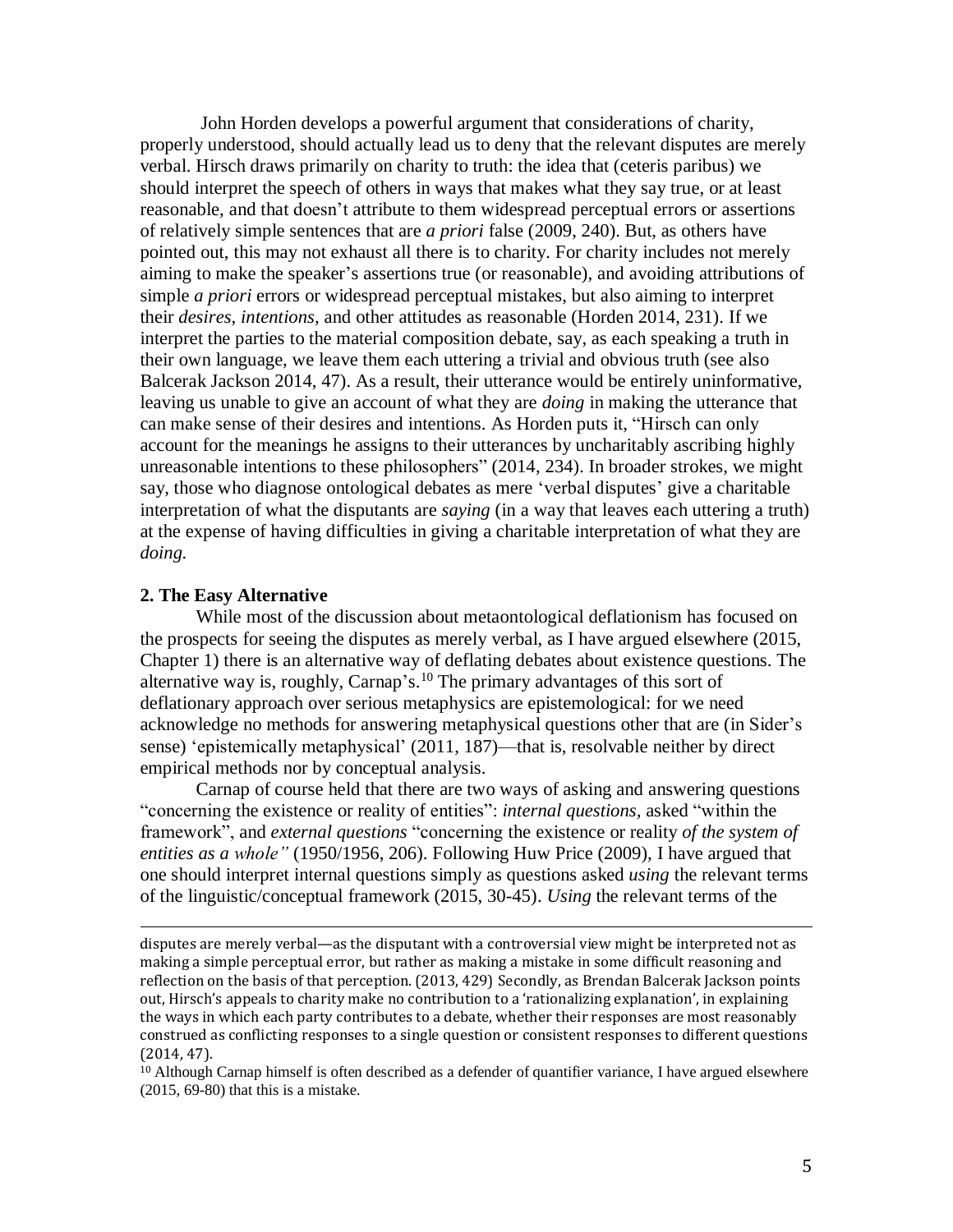framework, with the rules by which they are introduced to our language, internal existence questions are easy to answer. That is to say not that they can be answered quickly without much effort, but rather they may be answered either by straightforward empirical means (1950/1956, 207) (say, in the case of internal questions in the thing language, like 'Did King Arthur actually live?' or 'are there really any centaurs') or by "logical analysis based on the rules for the new expressions" (1950/1956, 209) (in the case of questions like 'is there a prime number greater than a hundred' (1950/1956, 208- 9)). From answers to any of these internal questions, we can make easy inferences that speak directly to the ontological question: from 'there is a prime number greater than a hundred' we can easily infer: 'there is a number', and so answer the question of the existence of numbers affirmatively (1950/1956, 209). I have defended this approach extensively elsewhere (2015).

This way of understanding (internal) existence questions gives us a different way of articulating a sense that something is amiss in many standard ontological debates: debates about the existence of numbers, on this understanding—taken as *using* the relevant number terms and disagreeing about the answer to the *internal* question—would be pointless. But here the pointlessness arises not because the disputants are most charitably interpreted as talking past each other, and each uttering a truth in her own language (on this view, the eliminativist utters a falsehood). Instead, the debates are pointless because the question is so *easy* and *obvious* to answer (with a 'yes') that the serious debates about the existence of numbers or mereological sums are out of place.

While Carnap's focus was on questions about the existence of entities of various kinds, a similar view can be applied to questions about the natures, identity or persistence conditions of things of various kinds (persons, works of art, artifacts…). As I have argued elsewhere in defending 'modal normativism', such modal metaphysical questions (again taken internally) are 'easy' to answer via analysis of how the concept actually works, of the rules it follows (in some cases, as combined with empirical facts) (2007b, 2013). Again, that is not to say that answering these questions is always easy in the sense of being quick and uncontroversial—conceptual analysis may be a difficult matter, and empirical work often is. In both cases, to say that the disputes may be resolved 'easily' is to say that resolving them needn't involve any mysterious insights into modal or metaphysical reality, or any methods that are 'epistemically metaphysical'—nothing more mysterious than the methods involved in acquiring empirical knowledge and engaging in conceptual analysis.

Deflating metaphysical debates by seeing them as 'easily' settled in this sense enables us to avoid the first two challenges leveled at the verbal disputes idea. First, (as I have argued elsewhere (2015)) it enables us to entirely avoid debates about quantifier variance. Defenders of mainstream ontology have seen defeating quantifier variance, or more broadly, defeating the idea that ontological disputes are merely verbal, as *the* challenge to meet (see also Bennett 2009). The 'easy' way of understanding internal questions, however, shows that there is a distinct threat to serious ontology that does not rely on the idea that the quantifier does or could vary in meaning. On the contrary, Carnap seems to have defended the idea (later defended by van Inwagen (2009)) that the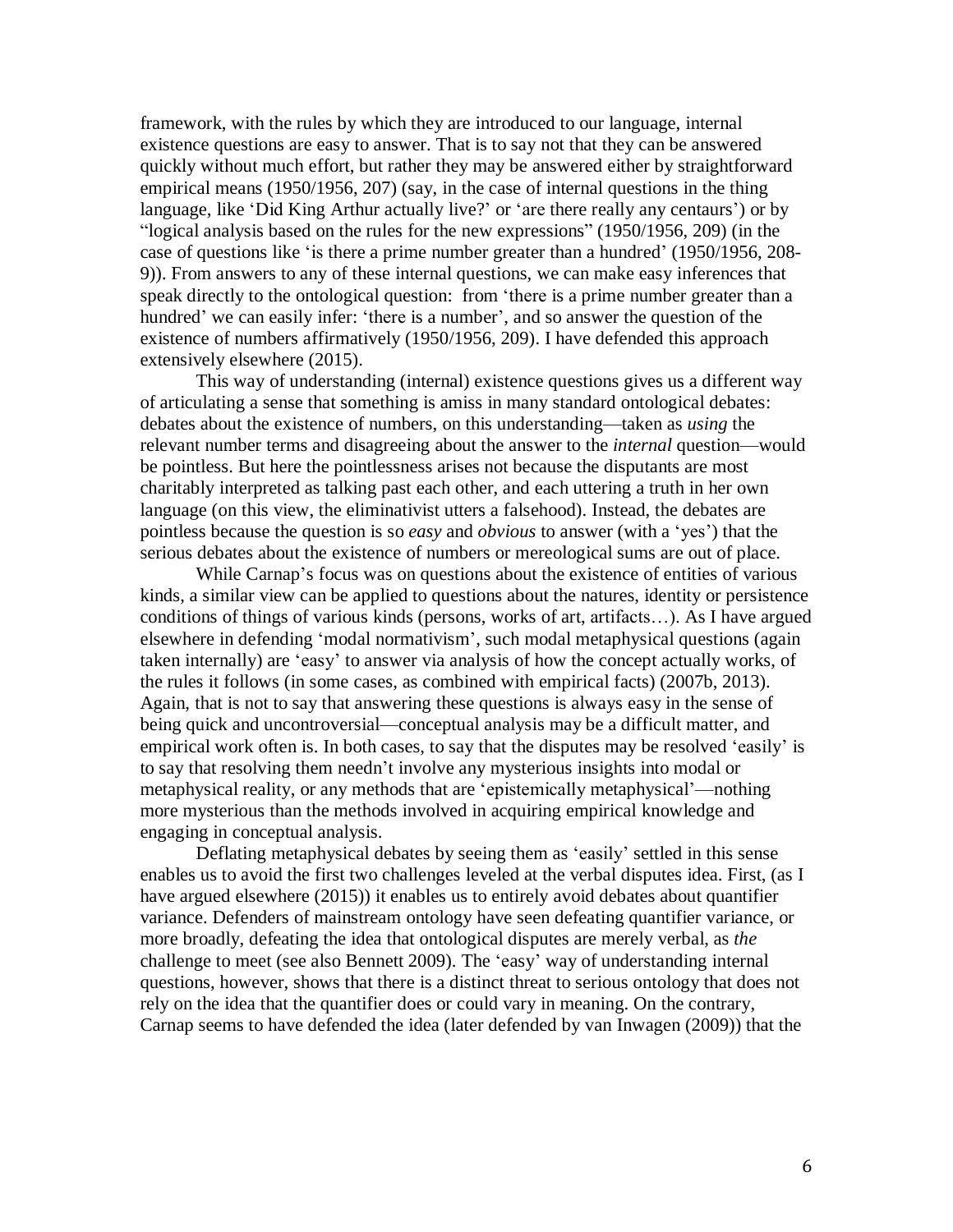quantifier is a *formal* term with fixed core rules of use.<sup>11</sup> As a result, the easy approach is immune to all of the defenses of serious ontology that have focused on defeating the threat of quantifier variance.<sup>12</sup>

The second objection to the verbal disputes idea lay in the thought that it was not *really* charitable to interpret the disputants as speaking truths in their own language: that it could not capture the disputant's *intention* to be using their terms in the same way as each other, nor their sense that they were *really disagreeing*. But the easy ontologist can account for all that: on this view, the realist who says there are numbers and the eliminativist who denies there are may be seen as using their terms in the same sense, and as engaged in a literal disagreement at the level of semantic content: one asserts a proposition that the other denies.<sup>13</sup> So we do remain true to their intentions and selfconception in certain ways: for they think of themselves as using words in their usual way, with their usual meanings intact, with the eliminativists denying exactly what realists are asserting, and saying something they expect ordinary speakers will find surprising. I will leave open here the question of which deflationist is, at this level, more charitable: the quantifier variantist can treat them each as speaking more truths, but must reject their view that they are debating and using terms the same way; the easy ontologist treats one as speaking truly and the other as speaking falsely, while holding onto the view that they are debating and using terms the same way.

But there is a corresponding cost, not unlike the third problem raised against the verbal disputes view. As we saw above, the accusation was that the verbal disputes idea leaves us unable to make sense of *what the disputants are doing* when they make their utterances—for it seems to reduce each to uttering trivial truths that would be entirely uninformative and pointless. The friend of easy ontology, of course, does not take both disputants to be uttering trivial truths. She takes one (generally the realist) to be uttering a trivial truth, and the other (generally the eliminativist) to be uttering a trivial falsehood. Now of course we can make some sense of why one would utter a trivial *truth* in contexts in which it has been publicly denied—so the one who utters a trivial truth may often be seen as doing something sensible at least in the context of such debates. The tougher side of the challenge is making sense of what disputants who utter a trivial falsehood can be doing. They can't be treated as incompetent speakers (at least, they seem to use terms in the normal way outside the philosophy room) or as making perceptual errors. And so it does seem that the easy ontologist faces similar difficulties in charitably *interpreting what such serious ontologists are up to—*not in interpreting *what they are* saying but *what they are doing*.

 $11$  Of course this doesn't mean that Carnap would deny the trivial point that one might attach different meanings to the symbol 'E', or (given the principle of tolerance) develop alternative logical systems in which it might be stipulated to have different meanings. See my (2015, 69-80).

 $12$  There are undeniably some additional liabilities that come with taking this approach to deflation—most notably a commitment to there being conceptual truths that we can use in making trivial arguments to the ontological conclusions. This is an idea I have defended elsewhere (2007a, Chapter 2 and 2015, Chapter 7).

 $13$  Thus the easy ontologist, unlike the quantifier variantist, may treat ontological debates as what Plunkett and Sundell call 'canonical disputes' (2013, 9).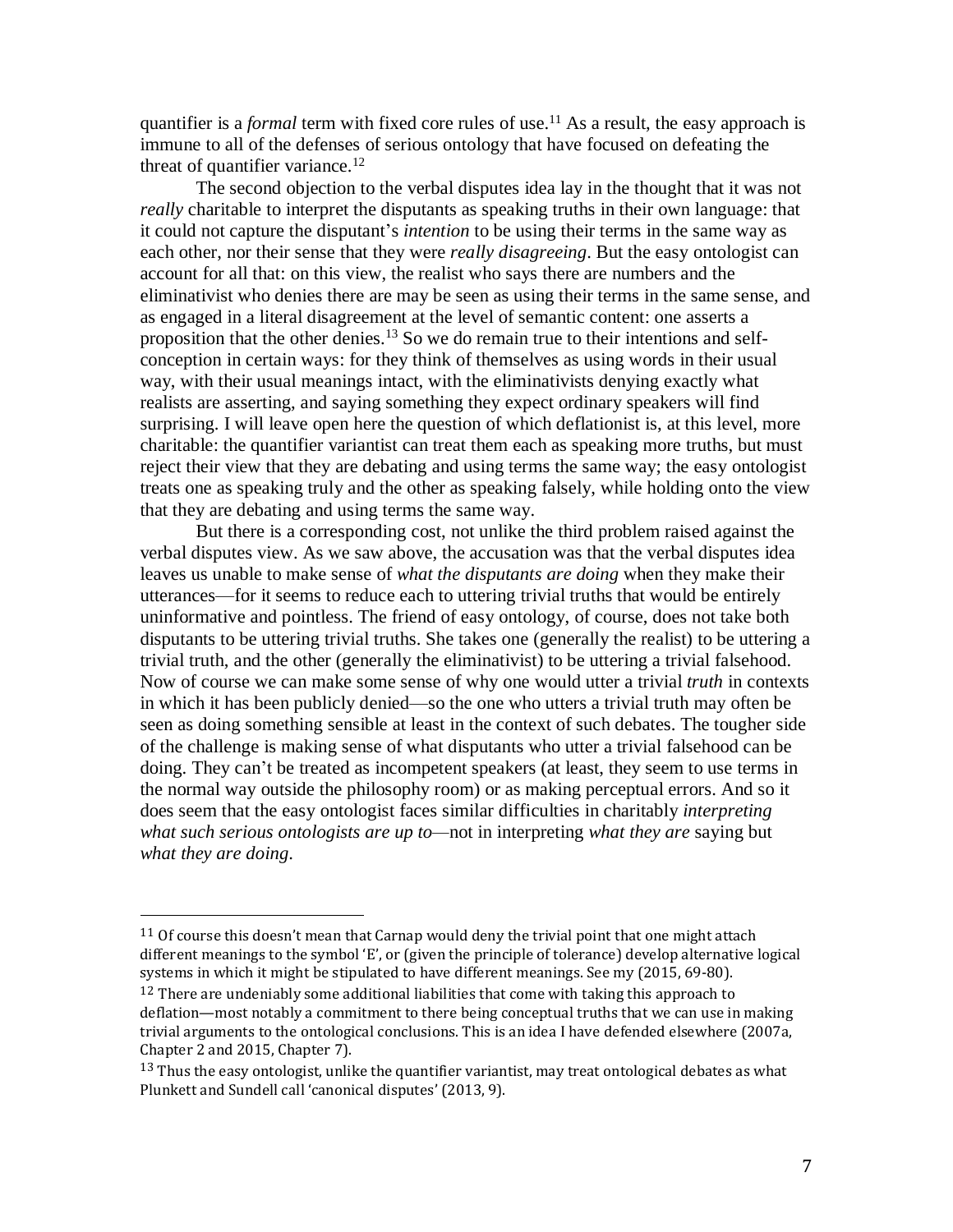#### **3. Metalinguistic Negotiation**

 $\overline{a}$ 

As we have seen, despite their differences, the verbal disputes view and the easy ontology view face a similar challenge: charitably making sense of what the disputants in serious metaphysical debates are doing, in a way that makes their behavior seem reasonable.

Even Carnap thought that we couldn't really interpret what serious ontologists were doing as aiming to give a literal answer to the internal question. Since the internal questions about the existence of general kinds of things are typically answered so easily in the affirmative:

…nobody who meant the question 'Are there numbers' in the internal sense would either assert or even seriously consider a negative answer. This makes it plausible to assume that those philosophers who treat the question of the existence of numbers as a serious philosophical problem and offer lengthy arguments on either side, do not have in mind the internal question. (1950/1956, 209)

This of course is where the idea comes in that, though they express it in object-language terms, what serious ontologists are *doing* in uttering these claims (that might otherwise sound fairly baffling) can be more charitably understood as answering an *external* question. Now, as Carnap had it, there were two ways of understanding external questions: taken as 'factual' he took them to be pseudo-questions; but they can also be more charitably construed as *practical* questions about whether we should make use of the linguistic forms in question (1950/1956, 213). And this was also Carnap's preferred interpretation of what serious metaphysicians were up to:

Those who raise the question of the reality of the thing world itself have perhaps in mind not a theoretical question as their formulation seems to suggest, but rather a practical question, a matter of a practical decision concerning the structure of our language. We have to make the choice whether or not to accept and use the forms of expression in the framework in question. (1950/1956, 207)

Carnap's suggestion here is often overlooked, or just given brief lip service. But recent work by David Plunkett and Tim Sundell (2013) has (without drawing explicitly on the Carnapian heritage) done a great deal to develop and motivate the idea that what look like factual debates may often be better seen as pragmatic disagreements. I will begin by describing their notion of 'metalinguistic negotiation', and then in the next section I'll discuss how it can be brought into service to help both sorts of deflationist solve their common problem.

Plunkett and Sundell's target is not metaontology, but metaethics—where it has often been assumed that in order to make sense of the idea that those arguing about an ethical issue are engaged in a genuine dispute, we must take them to use their moral terms with the same meanings.<sup>14</sup> Against this, they point out that in a great many ordinary contexts, we needn't think that speakers are giving literal expression of incompatible semantic contents to see them as genuinely disagreeing. For a great many debates can be best understood as involved in what they call 'metalinguistic negotiation': debates that revolve not around any other 'facts', but rather that involve negotiating the appropriate use of a piece of language:

 $14$  Though also see Plunkett (2015) for application of the idea to certain metaphysical issues.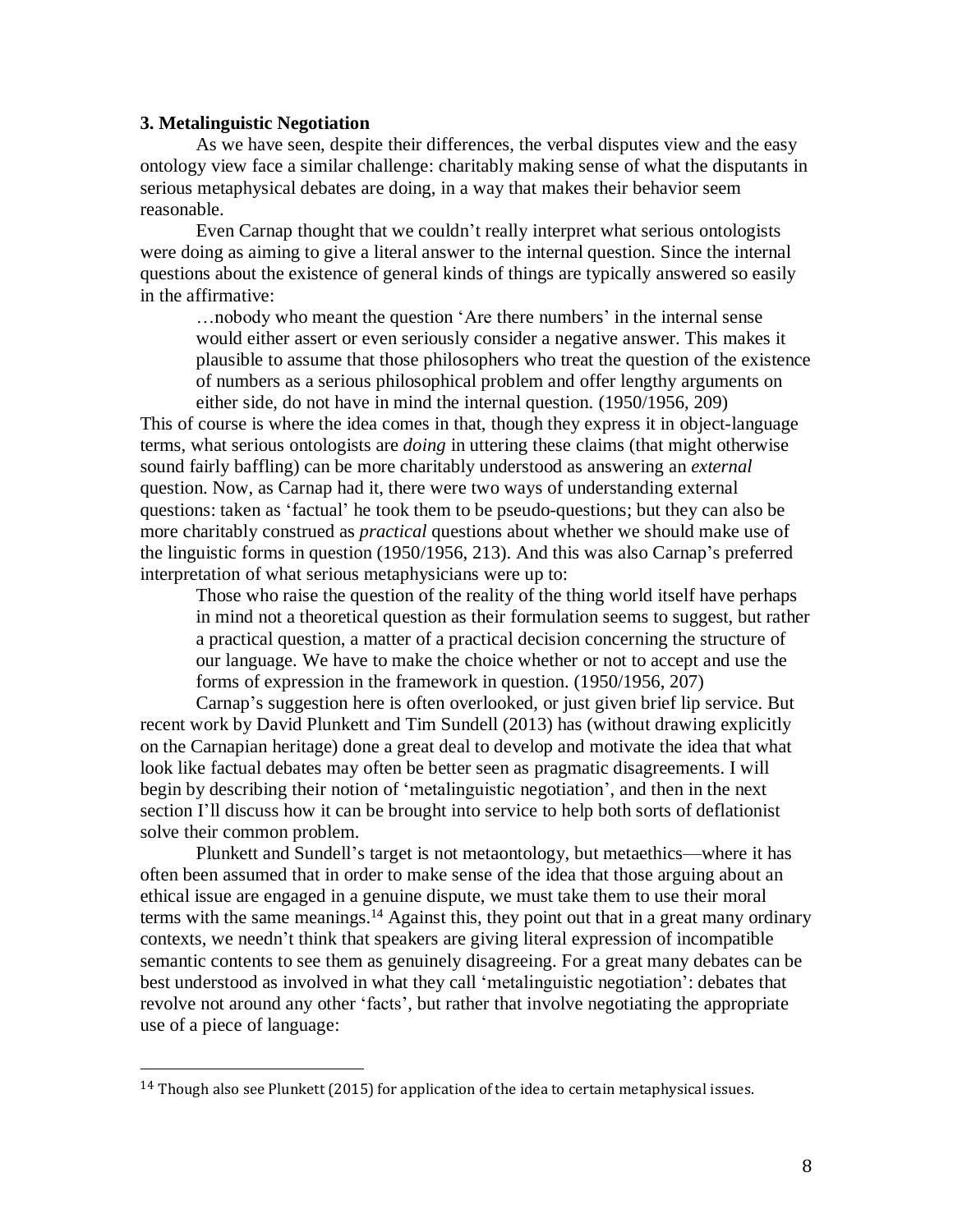We use the term *metalinguistic negotiation* to refer to… those disputes wherein the speakers' metalinguistic use of a term does not simply involve exchanging factual information about language, but rather negotiating its appropriate use (2013, 15).

So, for example, (borrowing an example from Peter Ludlow (2008)) consider a debate on sports radio about whether the racehorse Secretariat should be counted as among the greatest athletes of all times. The dispute is not about any of the 'facts' about Secretariat's deeds; rather, one disputant denies that Secretariat is an athlete at all, while the other asserts it (Plunkett and Sundell 2013, 16). Even if we interpret the disputants as using the term 'athlete' in different ways (given their dispositions to apply/not apply it to non-human animals) and each speaking a truth in their own idiolect, we can still see them as involved in a genuine dispute: not at the level of literally asserting conflicting propositions, but rather at the level of what is pragmatics. For each speaker can be seen as advocating for ways the term 'athlete' *should* be used: whether it should be applied to non-human animals or reserved for humans. And such disputes may be very much worth having. For how we use words *matters,* given their relations to other aspects of our conceptual scheme, and to our non-verbal behavior. Treating an individual as an 'athlete', for example, is connected to a range of types of societal honors and rewards—so in asking whether non-human animals can legitimately be given the title, we are also negotiating how they are to be viewed and treated, and how we are to distribute the relevant rewards.

This case is by no means an outlier. In many, many cases, we become involved in heated debates that are not based in different empirical views, but rather reflect disagreements about how our terms *should* be used in a given context. Consider the use of 'torture'. In arguments about whether waterboarding is torture, the disputants may have no difference in their knowledge about its practice, its effects on the interrogated, etc. Yet it doesn't capture the depth and seriousness of the debate to simply say that the disputants are engaged in a pointless verbal dispute, talking past each other, in which one is using the US Justice Department definition and the other the United Nations definition (Plunkett and Sundell 2013, 19). Nor would it be better to take them as literally disagreeing by uttering competing propositions (say, if we took both to use the term with the United Nations definition), which must be trivially true on the one side, and false on the other. Much more is at stake here than can be captured either in the idea that they are engaged in a verbal dispute or that they are just uttering trivial truths or falsehoods.

What is at stake is how we are to regard and treat both the prisoners and the perpetrators of waterboarding:

By employing the word 'torture' in a way that excludes waterboarding, the speaker… communicates (though not via literal expression) the view that such a usage is appropriate to those legal or moral discussions [about how to treat prisoners]. In other words, she communicates the proposition that waterboarding itself is, in the relevant sense, unproblematic—a proposition that is, we submit, well worth arguing about. (Plunkett and Sundell 2013, 19)<sup>15</sup>

<sup>&</sup>lt;sup>15</sup> David Chalmers makes a similar observation that verbal issues "often have serious practical" import", such that "there may be a serious practical question about what we *ought* to count as falling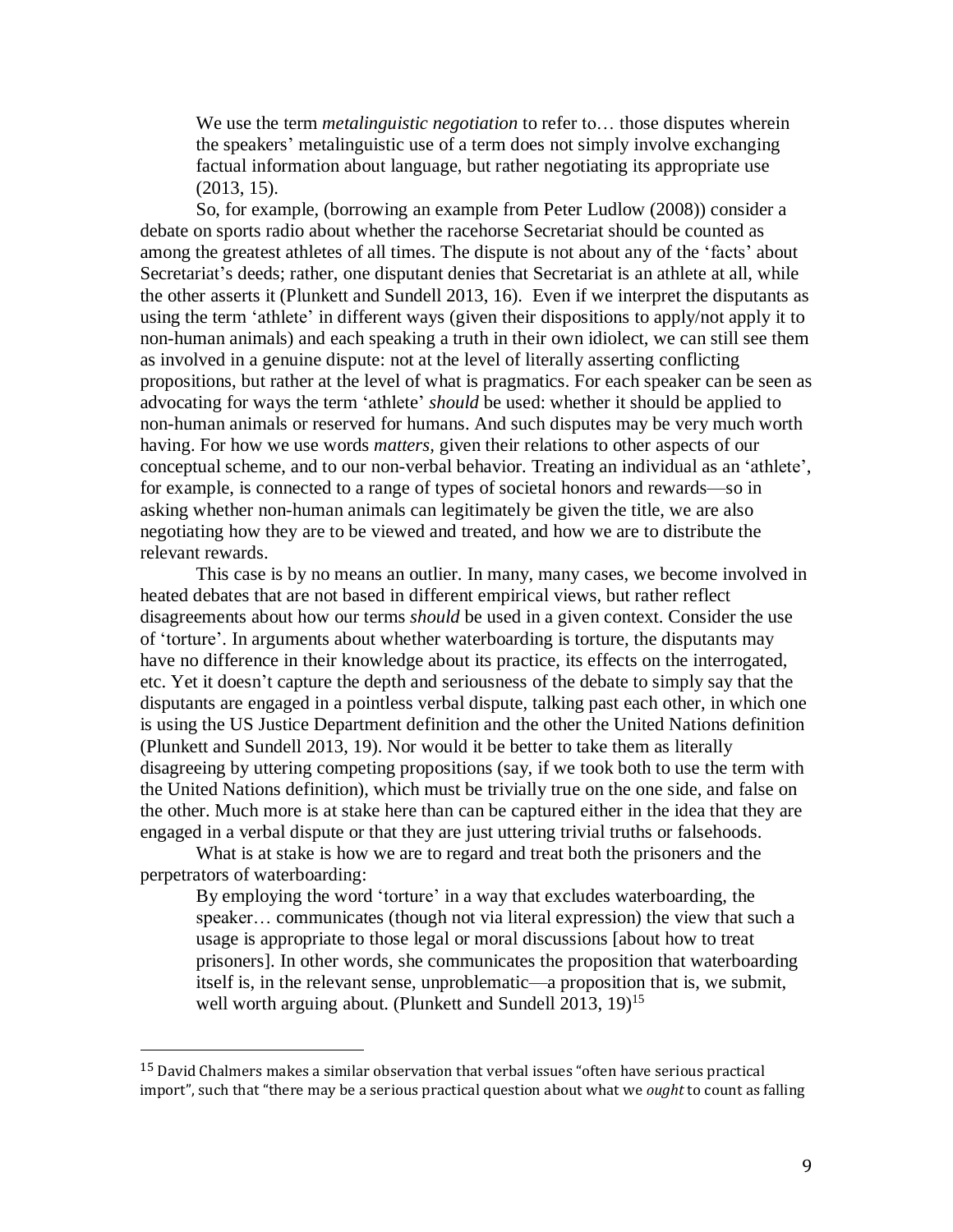Plunkett and Sundell mention many other cases of ordinary disputes that are best understood as metalinguistic negotiation: disputes about whether Missouri is in the Midwest, whether Pluto is a planet, whether the federal anti-drug effort is a war. One might extend the list indefinitely: whether the Oklahoma City bombing was terrorism, whether Orlan's performance-plastic-surgeries are art, whether work on Buddhism is philosophy, whether the long-term partner of a gay man's biological child is a dad, whether alcoholism is a disease or autism a disability…

Looking at these examples, we can notice some hallmarks of metalinguistic negotiations that make them particularly persistent and hard to resolve. First, where disputants are involved in a metalinguistic negotiation, the disputants may have no differences in their knowledge or beliefs about (other) facts, nor any sense that further discoveries might resolve things one way or the other. Second, such disputes typically don't go away even if the disputants agree about how the term is *actually* used. (This also captures the common intuition that such disputes are not resolvable by x-phi surveys that might help determine how subjects actually use the terms.) Third, the dispute may persist even if the disputants come to recognize that they are using the term in two different ways. 16

Thus metalinguistic negotiations differ importantly from the traditional vision of 'verbal disputes'. <sup>17</sup> For verbal disputes can typically be resolved by figuring out 'who is speaking English'. Even if that can't be done (e.g. where the use of the English term is ambiguous), the dispute tends to go away once disputants recognize that they are using the term in different ways. Most importantly, unlike paradigmatic verbal disputes, many cases of metalinguistic negotiation involve disputes very much worth having. Far from the standard examples about whether a sweet cocktail is a martini or whether the man goes 'round the squirrel, these disputes are not trivial or shallow. Why not? In the cases of metalinguistic negotiation mentioned above, there is something significant at stake: how we treat the perpetrators and victims of the Oklahoma City bombing, or of waterboarding; how we evaluate, treat, interpret, and value the actions of Orlan and thereby reinforce or modify the canon of what we will consider valuing as art; how we define the confines of our discipline of philosophy—with consequences for what gets taught, published, read, who gets hired or tenured…; how we allocate the legal, moral and economic privileges given to those considered 'family'; what sorts of treatments insurance pays for, who is entitled to accommodations in schools, and so on. In each case, there is a great deal that is really at stake, and worth arguing about.

into the extension of these terms"—mentioning terms like 'torture' and 'marriage' and 'murder' (2011, 516-7).

<sup>&</sup>lt;sup>16</sup> These differ to some extent from the features Plunkett (2015, 847) cites as evidence of a metalinguistic negotiation. First (unlike Plunkett), I emphasize that the disputants may agree on other relevant facts and not see the dispute as resolvable by further discoveries. Second (unlike Plunkett) I do not take it as a central point evidence that speakers mean different things by at least one of the terms in the dispute. (I prefer to remain neutral on this, since I think we can equally diagnose metaphysical disputants as engaged in metalinguistic negotiation whether we think of them as using terms with different meanings—in the quantifier variance case—or with the same meaning—in the easy ontology case.)

<sup>17</sup> Plunkett (2015, 842) also gives reasons to think metalinguistic negotiations are not just a 'talking past'.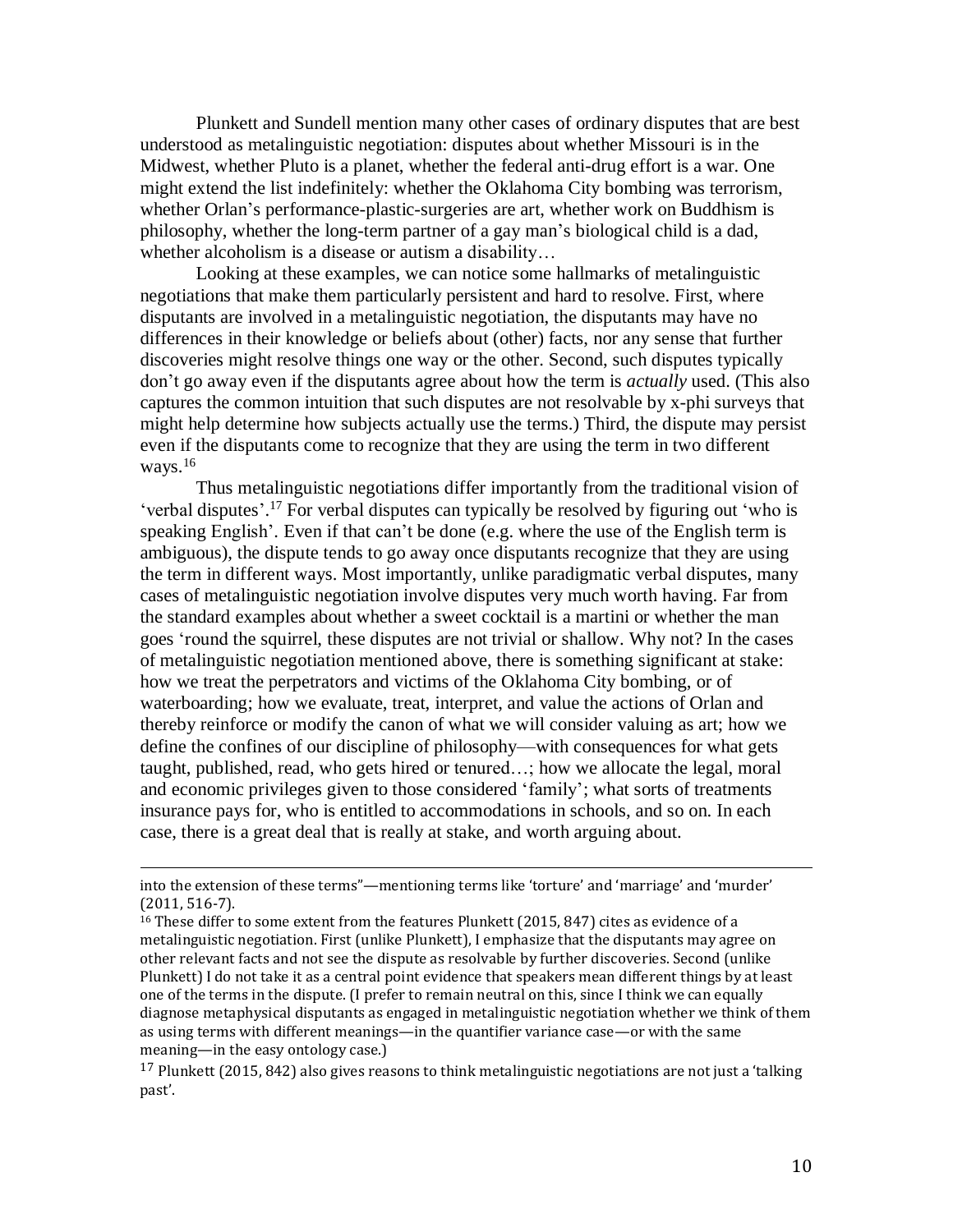It is also crucial to note that, in treating these as metalinguistic negotiations, we are not saying that they are really disputes 'about words'. They are, in two crucial senses, worldly disputes. First, the literal semantic content of their sentences (expressed in the object language) is certainly world-oriented. I have argued that what is more interesting than the literal semantic content is the pragmatics—the ways in which speakers use these utterances to reinforce or alter the norms for using the terms in question. But even here, the wider import is again world oriented—since what is really at stake in the way we use terms is worldly issues, like those described above. This also makes sense of why disputants would resist the idea that their dispute is 'merely' verbal, just 'about language' and the like—why they have a strong (and accurate) sense that it is really about this horse, that crime, these books, those acts of cosmetic surgery, these families, those conditions.

### **4. Reading (some) metaphysical disputes as metalinguistic negotiations**

The idea that our literal assertions often have the pragmatic function of metalinguistic negotiation gives deflationists of both sorts a new option for charitably making sense of what disputants in metaphysics are doing. As Plunkett and Sundell (2013) argue, once we see the possibility of a metalinguistic negotiation, there is no need to require that speakers use terms with the same meaning in order to allow that they may be involved in a genuine—and significant—dispute. So the fan of verbal disputes can get around the second problem—and hold that the disputants may be charitably interpreted as using key terms differently in ways that lead them to literally express compatible propositions, without giving up the idea that they may be involved in a genuine dispute at the level of pragmatics. As Delia Belleri puts it, the metalinguistic negotiation account may provide the "best way of explaining the persisting intuition of disagreement in the face of the presence of a verbal dispute" (forthcoming, 9 in draft). For there may be a genuine dispute even if it is not at the level of literal expression of conflicting semantic contents. Indeed, since the task was to make sense of what speakers in these debates are *doing,* it should come as no surprise that the answer comes from attending to pragmatics rather than semantics.

The easy ontologist, of course, could accept that the disputants literally express incompatible propositions, and so readily account for the appearance of disagreement. Nonetheless, as we have seen, the easy ontologist faces a similar problem of making sense of what disputants are *doing,* particularly where one utters (what the easy ontologist sees as) an obvious falsehood. But attention to pragmatics here and its role in the idea of metalinguistic negotiations gives the easy ontologist a new tool to make sense of what disputing metaphysicians—in at least some metaphysical debates—may be doing.

In daily life it is not uncommon to utter trivial or obvious truths or falsehoods. I walk late into a meeting I am supposed to be chairing and everyone keeps on chatting; "I am here now," I say. Children are climbing all over the desks and chairs in a classroom "This is not a playground", says the teacher. John invites me to his  $60<sup>th</sup>$  birthday party and I say, "No way, you are not turning 60!" I observe police officers mistreating an arrested man in his cell and say "He is not an animal!" We do not utter these obvious truths (or falsehoods) in order to communicate their literal content (that would indeed be pointless). Rather, the obvious truth (or falsehood) of what is said triggers listeners to attend instead to the pragmatic point of the utterance: that the meeting should begin, that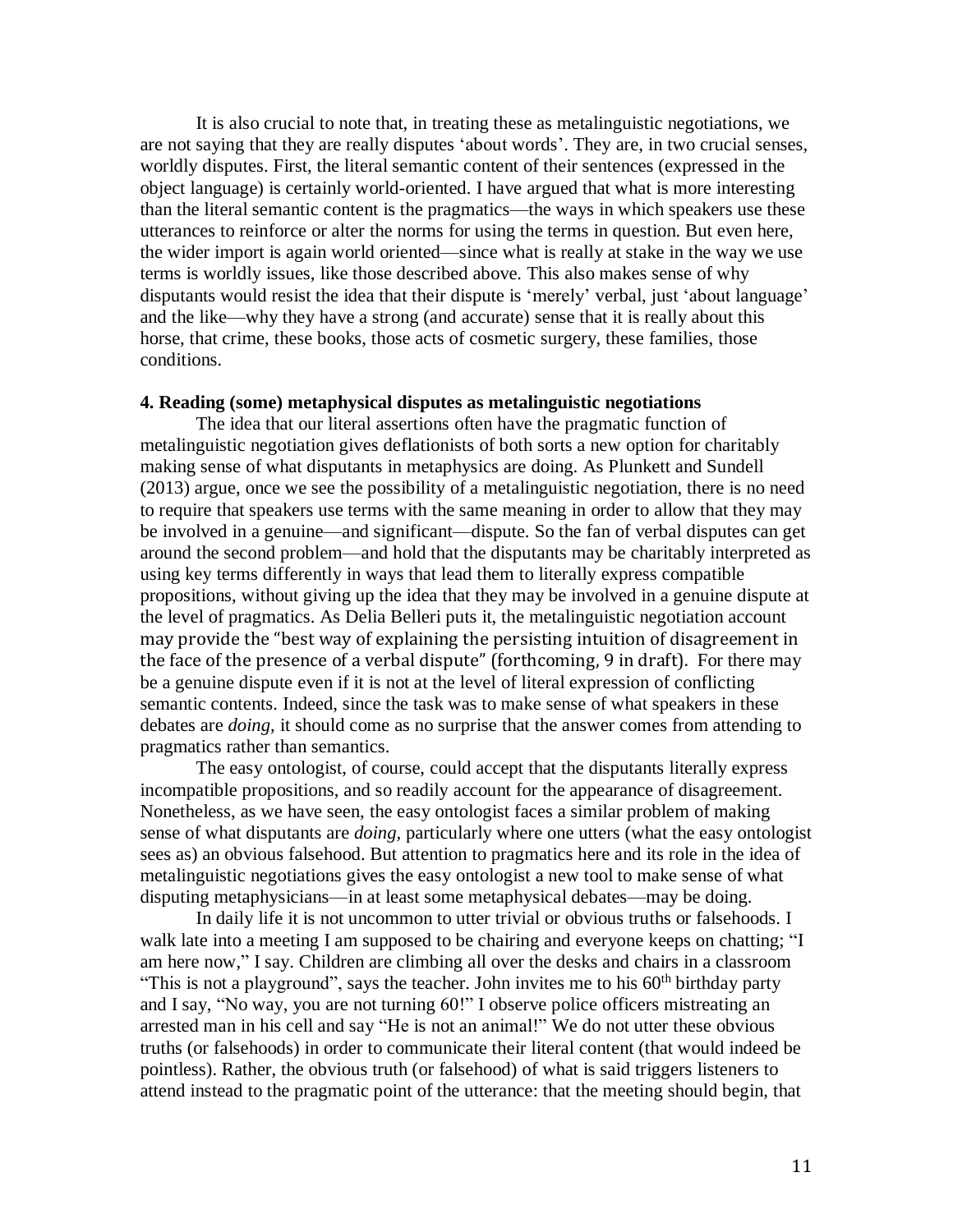the children should stop climbing, that I am surprised by John's age, that the man should be treated more humanely.<sup>18</sup>

In the case of metalinguistic negotiations, the utterances of trivial truths or falsehoods may similarly have a deeper *pragmatic* point: to press for ways in which the very linguistic/conceptual scheme used in expressing the obvious truth or falsehood is to be used. When the ACLU says that waterboarding is torture, they are not just uttering a trivial truth (given the United Nations definition), they are *advocating* for certain changes in the way we think about waterboarding, engage in it (or rather: that we cease to engage in it) and treat those involved in it (on either side). When a young man in the year 2000 said his biological father's life partner is his father, he is not to be seen as having uttered a literal falsehood (given what was then the current legal definition of 'parent'). Instead, he was pragmatically pressing for a change our usage, by drawing attention to the commonalities between this relationship and those that are recognized with the title and given the relevant social, legal, and economic benefits.

Can metaphysical debates really be seen in this light? Of course there is not space here to treat every metaphysical debate. Nor is the easy ontologist committed to seeing *every* debate in metaphysics as tacitly engaged in metalinguistic negotiation—this is just one tool available to make sense of at least certain classic debates, allowing that they may be seen as doing something reasonable and valuable, even from the deflationist's standpoint. I can do no more here than point to a few suggestive examples of how this might go, beginning with metaphysical debates about identity and persistence conditions, and then turning to the more difficult case of debates about existence.<sup>19</sup>

Many of the metaphysical debates about essence, identity and persistence conditions that are the most central in the history of philosophy concern entities most central to our practices, our values, our way of life—entities like persons, works of art, artifacts, and the like. And these can very easily be seen as involved in metalinguistic negotiation. When Clive Bell (1914) argued that art is significant form, he may quite readily be seen not as just engaged in a shallow verbal dispute with those who would use 'art' to apply only to mimetic work, or as saying something that would have been trivially false, at least in an older art-historical context. Instead, regardless of how we interpret the literal content of his words, he can be seen as *doing* something non-trivial and reasonable: as pragmatically pressing for a new understanding of 'art' that could be more

<sup>&</sup>lt;sup>18</sup> Grice similarly notes that we may, in uttering 'patent tautologies' like "War is War", violate the maxim of Quantity ("Make your contribution as informative as is required") while being informative 'at the level of what is implicated' (1989, 33).

 $19$  Other examples are given by David Plunkett, who similarly argues that "some (perhaps many) philosophical disputes are metalinguistic negotiations" (2015, 853), focusing on questions of ground, supervenience, and real definition rather than the modal and existence questions I discuss above. Also, where I use the idea that disputants may be engaged in metalinguistic negotiation as a way of defending the deflationary approach, Plunkett emphasizes that his analysis is consistent with thinking there are substantive issues about ground, supervenience, essence, and is also consistent with the idea that issues in conceptual ethics are settled by mind-independent normative facts or facts about the objective joints of reality (2015, 860-861). Delia Belleri also argues that the debate between endurantists and perdurantists can be understood as a case of metalinguistic negotiation, even if we accept Hirsch's diagnosis of the dispute as merely verbal, arguing that metalinguistic negotiation is "a useful tool to make sense of ontological disputes, *deflationism notwithstanding*" (forthcoming, 2 in draft).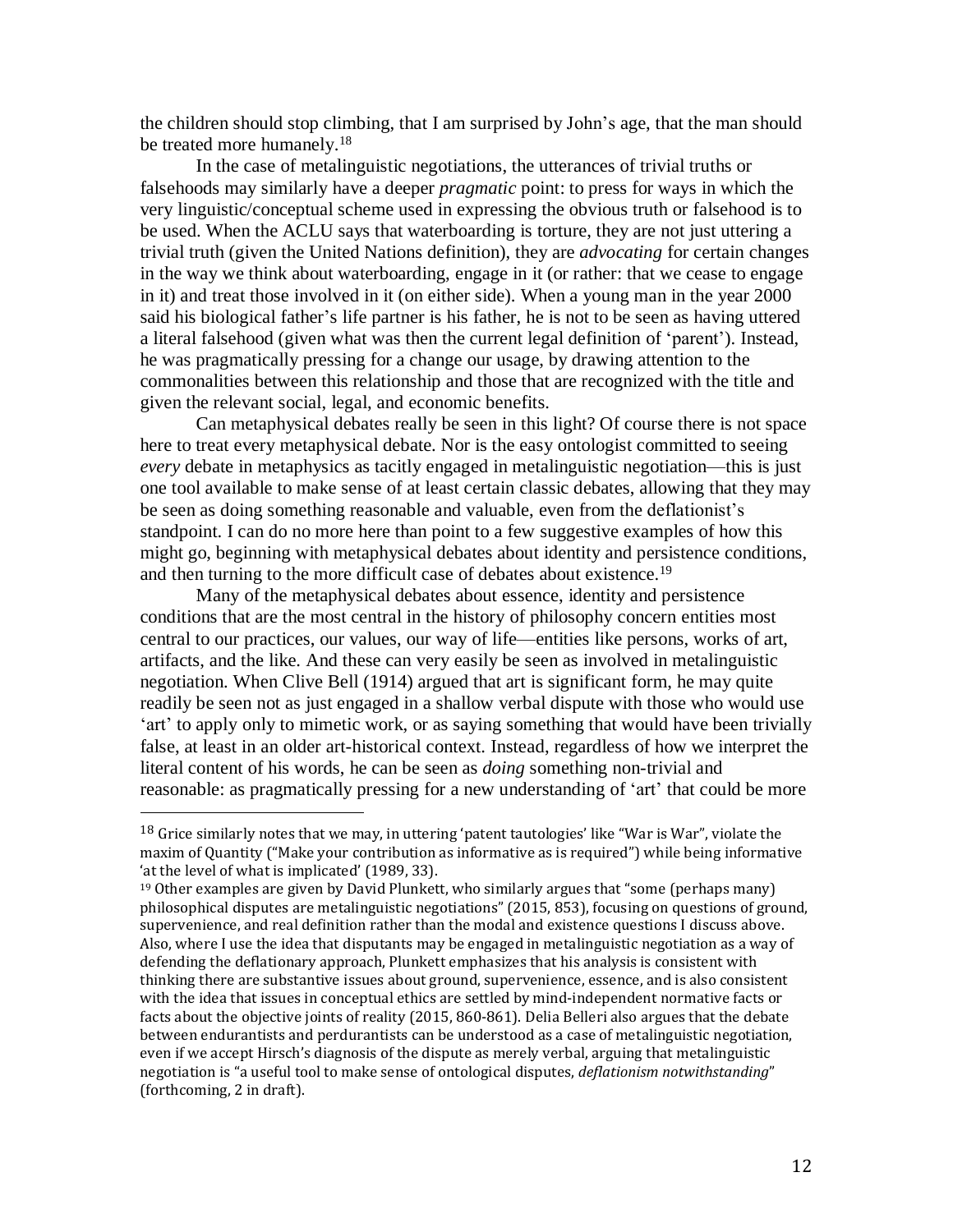inclusive, and include the works of Cezanne, Gauguin and Matisse as much as of DaVinci and Tintoretto. This new conception is tied up with wider pragmatic matters: reconceiving the importance of art in our lives as a way of provoking aesthetic emotion rather than as representing important people or events, imitating nature, or adding to moral or religious education, or... When Mark Sagoff (1978) much later argues that works of art cannot survive even a tiny replacement of parts, he can easily be seen not just as saying something that (given our standard reapplication of terms for works of art after restorative changes) is trivially false, but rather as pragmatically advocating for a change in how we reapply the term 'art' that would lead to drastic changes in our conservation practices—a change connected to a broader view about the value of works of art as historical relics rather than as a means for communicating a certain kind of experience. Similarly, debates about whether works of music are created are often explicitly tied to questions about how we should value the work of composers (see, e.g. Levinson 1990, 66-68).

While the metalinguistic negotiation idea seems to apply with ease to many of the classic modal debates in metaphysics, it may be less obvious whether and if so how it may be used as a way of understanding debates about existence—Carnap's original target.<sup>20</sup> But some classic philosophical debates about existence can be readily seen as reflecting disagreements not about *how* the term should be used, but rather about whether the term *should be used at all*. <sup>21</sup> Take debates about free will, for example.<sup>22</sup> Even if the hard determinist's definition of 'free' differs from the compatibilist's, the two may disagree at the level of metalinguistic negotiation. For what's really at stake in these debates is how we should treat people (including ourselves)—when and to what extent we should hold people responsible, punish, praise or blame them, feel guilt, regret or pride, and so on. And so even if we accept Hume's observations about how the term 'free' (or 'liberty') is standardly used, we needn't take the hard determinist to be incomprehensibly just uttering a trivial falsehood when she denies that anyone is ever free. In denying that any actions are free, the hard determinist can be seen as pragmatically advocating for a revision in our use of 'free' that would not see the term as applicable at all, and that would lead us to reject retributive punishment and soften hardline stances on guilt, responsibility, and the like. In a sense, one can see the eliminativist as engaged in a metalinguistic negotiation to eliminate (positive, atomic) use of the term 'free'—on grounds of rejecting the purpose it was to serve of aiding in assigning blame and guilt, legitimizing punishment, and so on.

Or consider debates about whether races exist. Anthony Appiah (1992) has argued that there are no races; Sally Haslanger (2012) argues that there are. They explicitly offer

 $20$  Of course here we are talking about ontological, philosophical debates about existence—debates that are typically thought not to be 'settled' even when the disputing parties agree about the empirical facts (for the deflationist has no wish to deflate empirical debates about existence).

 $21$  Burgess and Plunkett likewise suggest that certain forms of eliminativism can be understood as the position that we *ought to stop using* a given term or concept (2013b, 1103). They also plausibly suggest that revolutionary fictionalists can be seen as taking the position that we ought to use a set of terms within the scope of a pretense.

<sup>&</sup>lt;sup>22</sup> Plunkett also argues that debates about free will may be seen as involved in metalinguistic negotiation (2015, 856-7).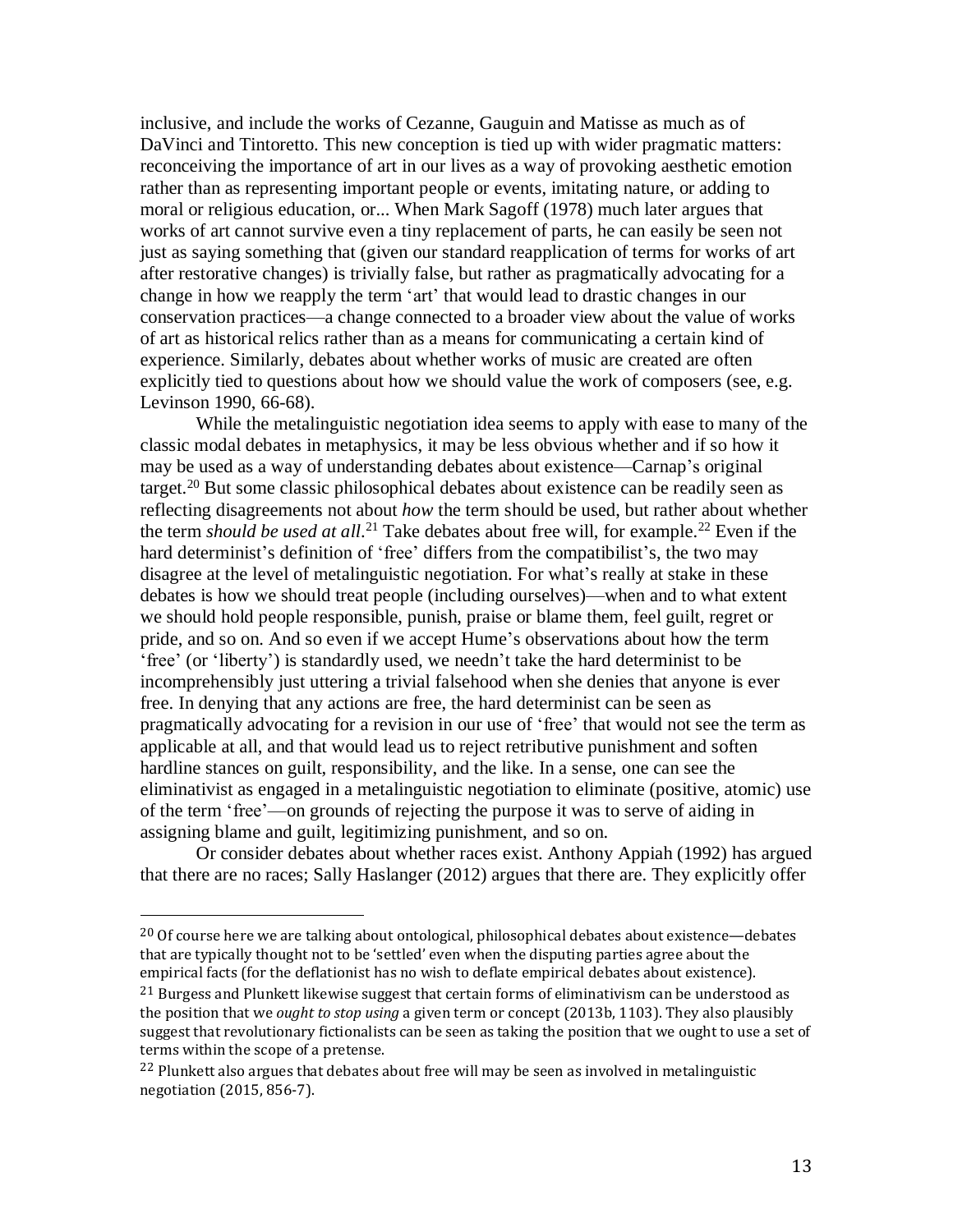different conceptual analyses of 'race': on Appiah's view, it is part of the concept of race that there are heritable characteristics that enable us to divide humans into races, and that there is a racial essence of 'traits and tendencies' that accounts for more than the visible characteristics we use to make our classifications (Haslanger 2012, 383). So given that there are no such racial essences, there are no races. Haslanger, by contrast, takes a social constructionist approach that treats races as racialized groups, where a group is racialized "if and only if its members are socially positioned as subordinate or privileged along some dimension… and the group is 'marked' as a target for this treatment by observed or imagined bodily features presumed to be evidence of ancestral links to a certain geographical region" (2012, 384). But although Appiah and Haslanger explicitly use different concepts of 'race' we would do best not to see the disputants as simply talking past each other, or to see Haslanger (when she says 'races exist') as simply uttering a trivial truth (using her concept) or falsehood (using Appiah's concept). What's interesting about this debate (unlike so many existence debates in metaphysics) is that Haslanger herself makes explicit that what is really at issue between them is what functional role the concept of race plays and ought to play in our society.<sup>23</sup> Haslanger suggests that the point is not to engage in a form of conceptual analysis aimed at discovering how anyone's actual concept of race functions, but rather in what she calls 'ameliorative' conceptual analysis. That work begins by asking "What is the point of having the concept in question…? What concept (if any) would do the work best?" (2012, 386). Bringing in the social constructionist analysis of race, she argues, may not capture what most speakers have in mind but may serve the useful function of diagnosing the source of illusions about race, and motivating social change (2012, 385)—quite a different function, perhaps, than the old term served, in which it was used to lend false legitimacy to oppressive practices. Debates about the existence of races, then, may—at the most deep and important level—be understood as engaged in metalinguistic negotiation about what function we want race concepts to serve (if any), and whether our purposes would be better served by reshaping the contours of our concept of race or doing away with it altogether, or replacing it with something else (say, a concept of racial identity). Haslanger's approach to debates about the existence of races makes unusually lucid the role of practical and functional questions in such debates—making explicit the crucial role of what I am calling 'metalinguistic negotiation' in such existential debates, where this is usually left behind the scenes.

Yet still, some might protest, this does not yet touch on the sorts of ontological debates that Carnap had in mind, which fill the pages of the mainstream metaphysics articles, and are the targets of suspicions that they are either verbal or easily resolvable debates, say, about whether tables, mereological sums, tables, numbers, properties, and the like exist. I have suggested that some disputants about existence can, on this model, be plausibly seen as engaged in metalinguistic negotiation not about *how* a key term should be used, but about *whether* it should be used at all. In the case of debates about freedom and race, when eliminativists reject the term, we can see them as doing so at least in part because they reject the function the term has served. But it is very hard to see debates about tables on that model.

<sup>&</sup>lt;sup>23</sup> Burgess and Plunkett similarly identify Haslanger's work as involved in 'conceptual ethics'.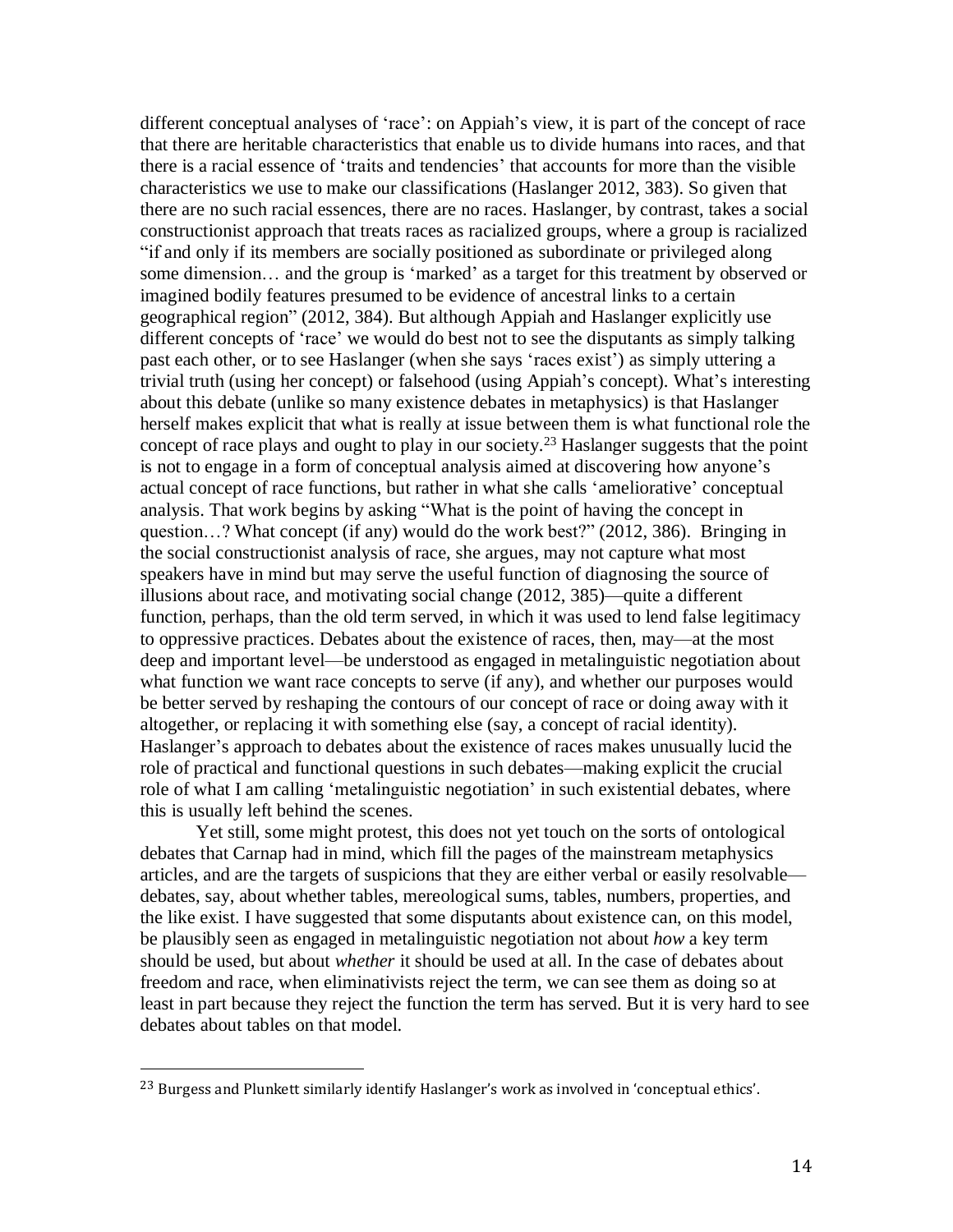What is the function of the term 'table'? Presumably to enable us to keep track of our environment (as what Huw Price (2011, 20-23) calls an 'e-representation') in ways that enable us to more simply arrange dinner parties, furnish our homes, cope with our dining and writing and other practices, perhaps as part of a social/artifactual environment that plays a part in reinforcing a web of behavioral norms. This is hardly a function the eliminativist can be legitimately seen as rejecting as inappropriate. On the contrary, eliminativists typically introduce a substitute concept, e.g. of *particles arranged tablewise*, to enable us still to—somewhat clumsily—do some of the same work.

So it is hard to see eliminativists about tables as pragmatically advocating for rejecting the term on grounds of rejecting its function. We can, however, sometimes see eliminativists as pragmatically recommending that we reject a term/concept on grounds that it (allegedly) does not function *properly*—as its use (supposedly) involves us in contradictions. Trenton Merricks' (2001) arguments against tables fall into this model, for he argues that tables, if they existed, would be causally efficacious—but as they are causally redundant we would be left in a contradiction. In my view, such accusations shouldn't be given much initial plausibility—as these common sense terms, at any rate, have been functioning quite well for us, that seems to be a sign that they are not deeply problematic. <sup>24</sup> Moreover, provided the function is legitimate and important, giving up the term altogether might seem worse than modifying the concept in ways that would remove the problem--even if there is a hidden contradiction. <sup>25</sup> But at any rate, such recommendations for change based on alleged internal failings of the concepts must be handled on a case-by-case basis.<sup>26</sup>

This, of course, merely provides a few examples of cases in which classic metaphysical debates can be seen on the model of metalinguistic negotiation. Further work would be required for determining whether various other debates can be seen on this model. But it is worth emphasizing that the deflationist is under no constraint to see *all* metaphysical disputes on this model. The crucial advantage of easy ontology is its ability to demystify the epistemology of metaphysics. As a result, what the defender of easy ontology *is* committed to is the idea that, to they extent that they can be understood as sensible, metaphysical debates and claims can be understood as involved in conceptual and/or empirical work. She is not committed, however, to seeing *all* metaphysical debates as sensible—some she may diagnose as misguided, based on mistaken arguments or misuse of language, or as simply nonsensical.<sup>27</sup> Other claims of metaphysics she may see as sensible, but involved in tacitly empirical or descriptive-conceptual (rather than normative-conceptual) work—and resolvable straightforwardly. The idea of metalinguistic negotiation serves as an important additional tool in the deflationist's

<sup>24</sup> See my 2007, Chapter 1 for a way of untangling this alleged contradiction.

<sup>25</sup> See my 2015, Chapter 8 for discussion of the related 'bad company' problem.

 $26$  In other cases eliminativists might be charitably seen as suggesting that we revise a concept by removing certain unfortunate associations or even inferential roles. Thus some eliminativists about numbers might be seen as suggesting: don't think of numbers on the model of things; moral antirealists might be suggesting that we can't think of moral properties as perceptible, causally relevant, and action guiding, etc. so that some aspect of their conceptual role has to go. (Thanks to Al Wilson for this suggestion.)

 $27$  I offer diagnoses of where certain metaphysical debates go wrong in my (2007).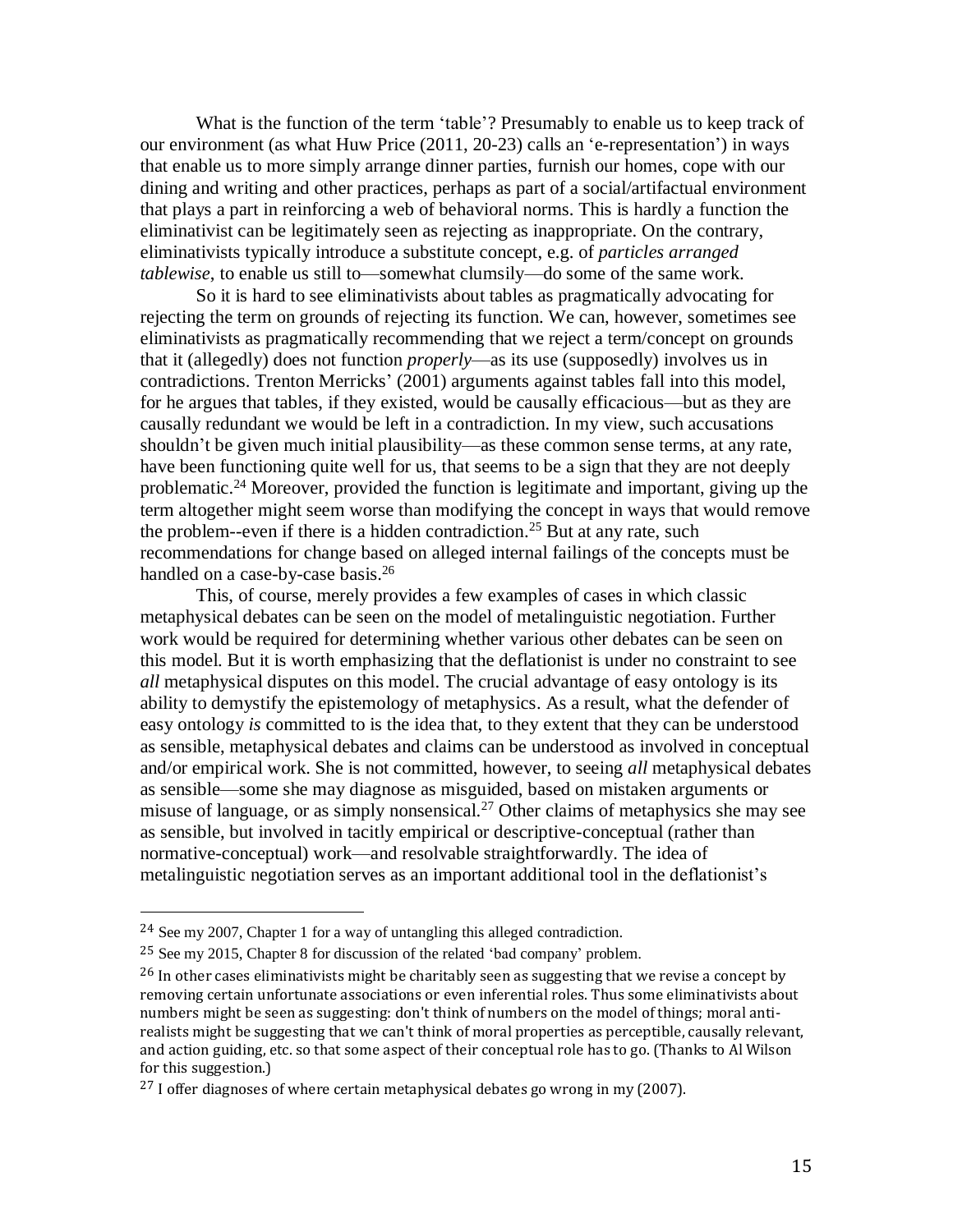interpretive and diagnostic tool kit. The core point to emphasize here is that by taking into our view the *normative* as well as *descriptive* side of conceptual work, the deflationist can do far more to understand how many classic debates in metaphysics can be seen as doing something sensible, difficult, and important—and can do so without giving up the epistemic advantages of the deflationary stance.

### **5. Conclusion**

Deflationism about metaphysical disputes has been strongly associated with the idea that metaphysical disputes are 'merely verbal', and so are as pointless, silly, and as much of a waste of time as debates about whether a sweet alcoholic drink in a V-shaped glass is a martini. But one important result of the work here is to suggest that paradigmatic verbal disputes like that one do not provide a good model for understanding debates in metaphysics. The deflationist needn't be committed to the idea that metaphysical disputes are silly and pointless in this way, and in many ways the metalinguistic negotiation idea seems a far better model for understanding metaphysical disputes. The deflationist does have to remain committed to rejecting metaphysical inquiries that aren't understandable as engaged in empirical or conceptual work, but (especially once pragmatic conceptual work is brought clearly into the picture) this by no means entails being committed to rejecting metaphysical inquiries as shallow, pointless, or just 'about words'.

My initial aim in this paper was to respond to a longstanding criticism of metaontological deflationists: that they can't make sense of what the disputing ontologists are *doing* when they engage in an ontological debate. I have tried to develop a new tool deflationists can use in making sense of what disputing ontologists—in at least some cases—are doing. First, even if we (with the fan of verbal disputes) see them as expressing compatible propositions at the level of literal content, we can often see them as engaged in a genuine disagreement at the level of pragmatics. Similarly, even if (with the easy ontologist) we end up seeing the serious ontologists as uttering trivial truths or obvious falsehoods, we can often make sense of what they are *doing* in terms of *pragmatics*. For at the pragmatic level we can often see the disputants as involved in metalinguistic negotiation—a widespread phenomenon we have independent reason to recognize.

Seeing serious ontological disputes in this light has important consequences. For once we see what's really at stake as a matter of metalinguistic negotiation, we can account for the felt depth, difficulty and importance of many debates in metaphysics. For choices about how these terms are to be used are crucial to issues about what we value, how we live, and how we manage our lives together, enabling us to account for the felt depth of disputes about whether persons can survive a loss of memories, whether works of art can survive restorative changes, or whether races or freedom exist at all. But we can appreciate the depth and importance of these debates without giving up metaontological deflationism. Taken literally as answers to internal questions, the quantifier variantist will still see the disputants as talking past each other; the easy ontologist will see them as making trivially true or false assertions. But disputes at the external level may nonetheless be genuine, rich, and worth having—not because they give us competing descriptions of our world, but rather because they are involved in advocating for different conceptual schemes with different impact on our way of life.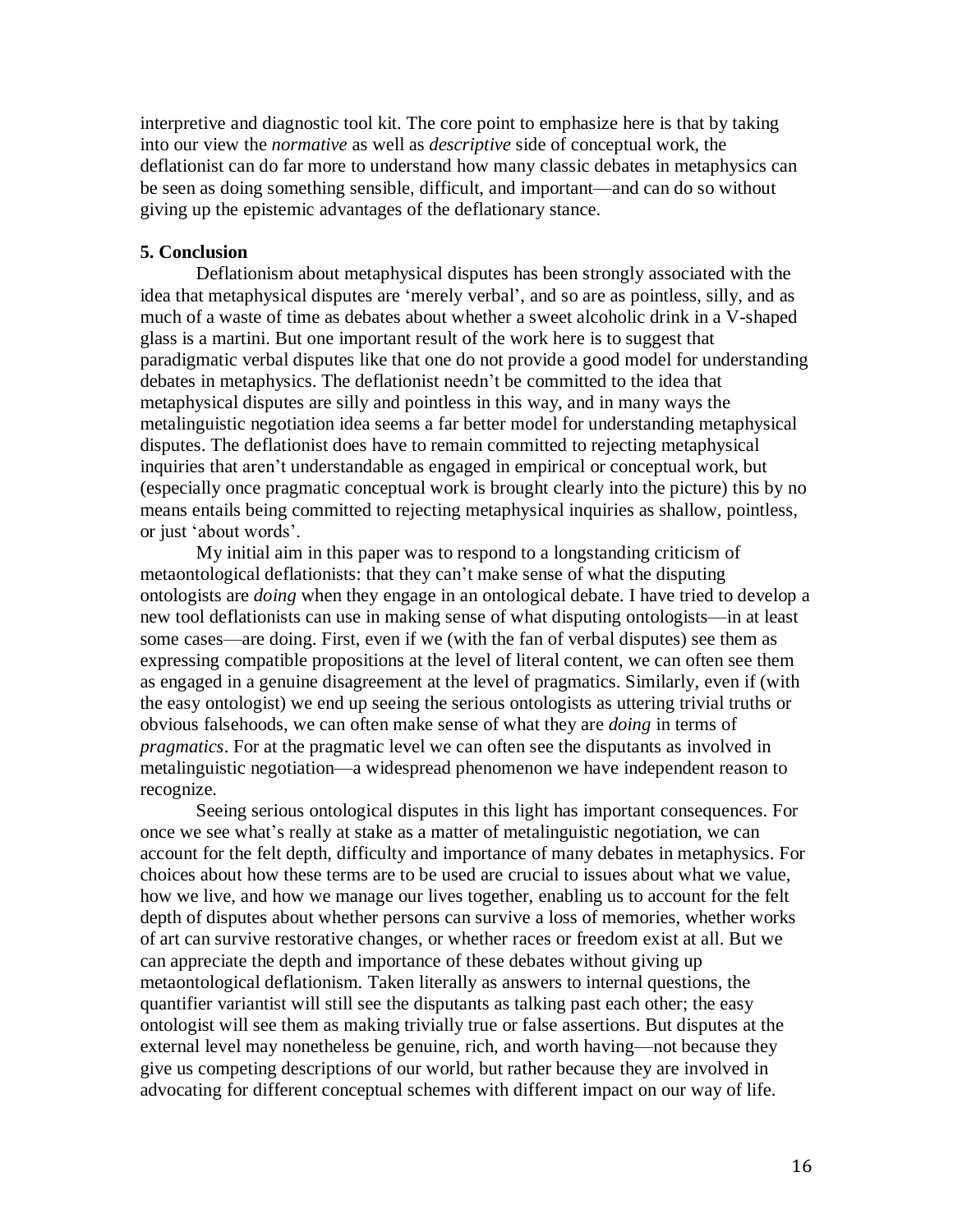This is, in many ways, a nice way of giving an account of these disputes: for it accounts for the irresolubility and difficulty of many metaphysical debates without implying that they are pointless. And unlike serious forms of metaontology, we can account for the point of the debates without appealing to fugitive ontological facts we can see the disputants as reporting on, or being left with epistemic mysteries about how we could come to know them. Instead, such disputes can be seen as, at bottom, normatively motivated, and their difficulty and depth can be understood in terms of the difficulties of working out and reconciling differences in our normative views about how we should live and what we should do.

### **5. Objections and replies**

 $\overline{a}$ 

The suggestion that we can sometimes see those engaged in metaphysical disputes as engaged in metalinguistic negotiation, I have argued, enables the easy ontologist to preserve various elements of the disputants' self-conception. We can capture the ideas that disputants may be using terms with the same meaning (as they intend to), that they are literally disagreeing, and that their dispute is in an important sense about the world. Nonetheless, obviously deflationists cannot preserve their whole self-conception. And so a likely response to come from serious ontologists is to deny that they think of themselves as engaged in pragmatically communicating something normative about our linguistic or conceptual scheme—rather than simply reporting metaphysical discoveries about the world.<sup>28</sup>

This line of objection might be thought to put pressure on the metalinguistic analysis in the following way. The most familiar cases in which we appeal to pragmatics to make sense of the point of an utterance (other than by way of the literal semantic content being communicated) are cases in which the speaker is making a conversational implicature. On the classic Gricean understanding of conversational implicature (1989), a speaker who says p implies q when the speaker *means* q without saying it, and intends the listener to be able to work out that she means q by appeal to the Cooperative Principle and its associated conversational maxims. So if we think of what one conversationally implicates as part of speaker meaning, we can see what is being done pragmatically as the intentional communication of additional content, where the speaker intends the listener to recognize her belief (Grice 1989).<sup>29</sup> Thus when a speaker says 'The student's attendance at tutorials has been regular' (in a letter of recommendation) the writer plausibly does *intend to* communicate (without expressly saying) the additional content that the student

 $^{28}$  Recent work on generics (Leslie forthcoming, and Wodak, Leslie and Rhodes 2015) provides a range of other examples of cases in which what look like descriptive claims (generalizations) turn out to carry normative force.

<sup>&</sup>lt;sup>29</sup> Of course there may be room for a less intentionalist understanding of conversational implicature. That is, one could treat conversational implicature as a matter simply of what the hearer can legitimately infer via inference to the best explanation on the basis of the Cooperative Principle and literal meaning, without concern for whether the imputations of the speaker's intentions and beliefs match the speaker's actual attitudes. If one adopts that reading of conversational implicature, the objection that metaphysicians might not intend to implicate any such thing gives us far less to worry about—and so much the better for the view at issue here. Thanks to Delia Belleri for discussion of this issue.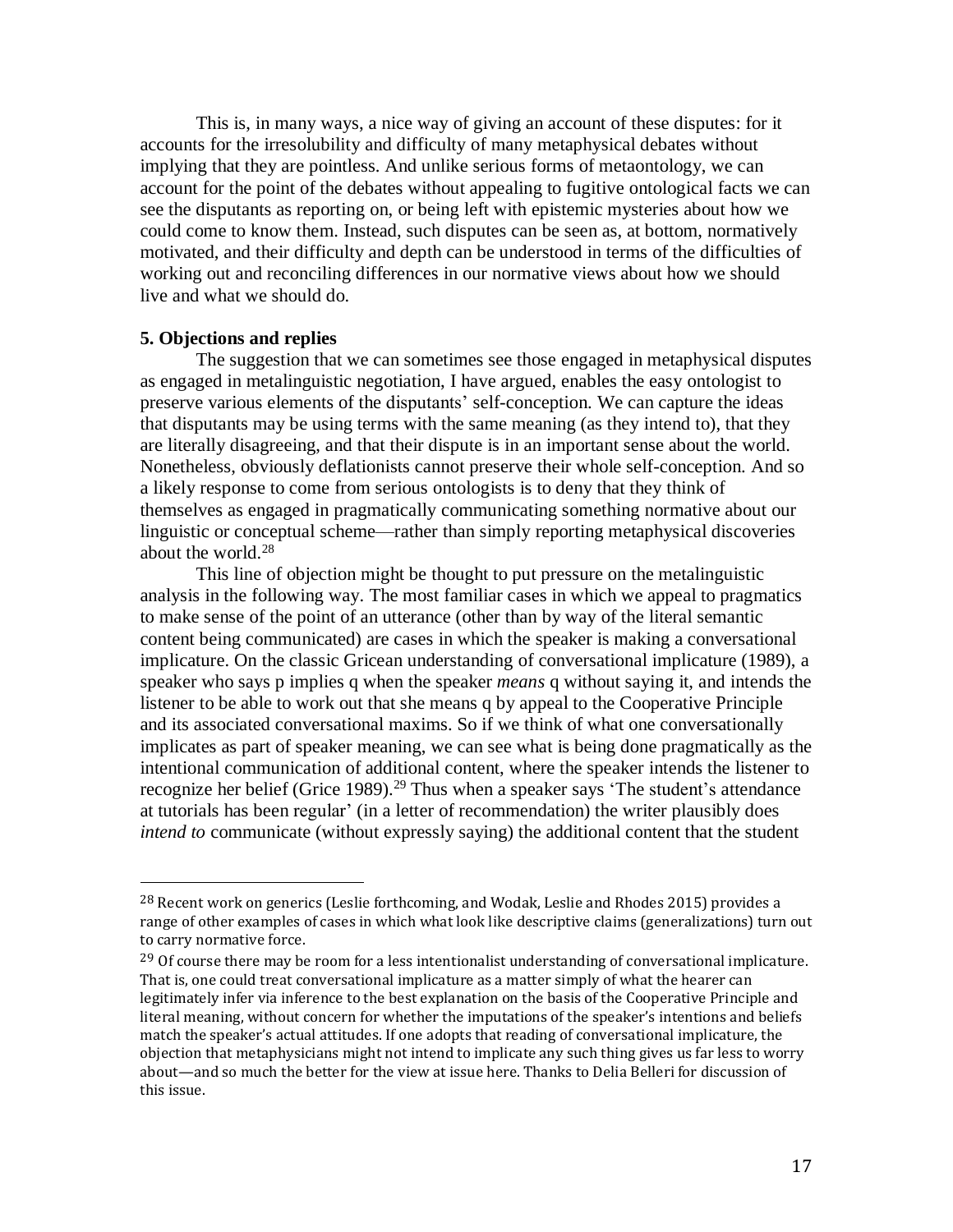is not very good at philosophy, and intends her readers to be able to work out that that is what she means (by flouting the maxim of quantity) (1989, 33).

Presumably, if one interprets cases of metalinguistic negotiation as cases of conversational implicature, one must say that the speaker who says 'Secretariat is not an athlete' implicates the additional content that *the term 'athlete' should not be applied to non-human animals*, and intends listeners to be able to work out that this is what she means. Similarly, the metaphysician who says "Tables don't exist" must be thought to implicate that the term 'table' ought not to be used, intending listeners to be able to work out that that is what he means. If we aim to model what is being done pragmatically on a classical Gricean model of conversational implicature, then the fact that at least in many cases, metaphysical disputants would deny that this is what they intend might be thought to threaten the analysis.<sup>30</sup>

Is conversational implicature the right model for understanding what we are doing, pragmatically, when we engage in metalinguistic negotiations? Plunkett and Sundell remain neutral about how exactly to characterize metalinguistic negotiation. At certain points they speak in ways consistent with the conversational implicature reading of metalinguistic negotiation, speaking of speakers as 'communicating' 'information' via metalinguistic usage (2014, 63), or saying that in metalinguistic negotiation we use a word "to communicate views about the meaning of that word" (Plunkett 2015, 833).

I don't wish to take a stand on whether conversational implicature is the best model for understanding what is being done pragmatically, in cases of metalinguistic negotiation. Instead, I will respond to these concerns on two levels: first, by noting that even if we require intentional communication of content in cases of metalinguistic negotiation, avowals are little evidence of intention; second, by suggesting that there is room for an account of what disputing metaphysicians are *doing* that does not appeal to pragmatic *communication of additional propositional content* at all—and so takes us away from the conversational implicature account altogether. While I think the latter route is in various ways promising, I will have space only to sketch it here, and I do not mean to be rejecting the conversational implicature model as untenable.

On the first point, even if we treat metaphysical disputants as pragmatically communicating the content that we ought to use terms in this way, on the model of conversational implicature, and take this to require intentional communication, we need not take metaphysicians' avowals as giving very good evidence about their intentions.<sup>31</sup> In general, when we interpret human intentions, we should give most weight not to not what people *say* about their intentions, but to what they *do.* And typically what metaphysicians do is to appeal to criteria that are better suited for *advocating* for a conceptual scheme than for *reporting* quasi-scientific discoveries. Debates about personal identity, for example, often explicitly appeal to *what we care about* in judging whether a person has survived; debates about what art is similarly appeal directly to what we care about in critically evaluating works of art (Davies 2004)—criteria that would be more relevant to pragmatically arguing for a given treatment of a concept than as evidence for

<sup>&</sup>lt;sup>30</sup> Thanks to Ray Buchanan for nicely articulating and pressing this objection.

<sup>31</sup> Moreover, even if metaphysicians do not intend—under that description—to *communicate* views about how key terms should be used, their utterances may nonetheless give *evidence* of their views about how the terms should be used. Thanks to Ray Buchanan for this point.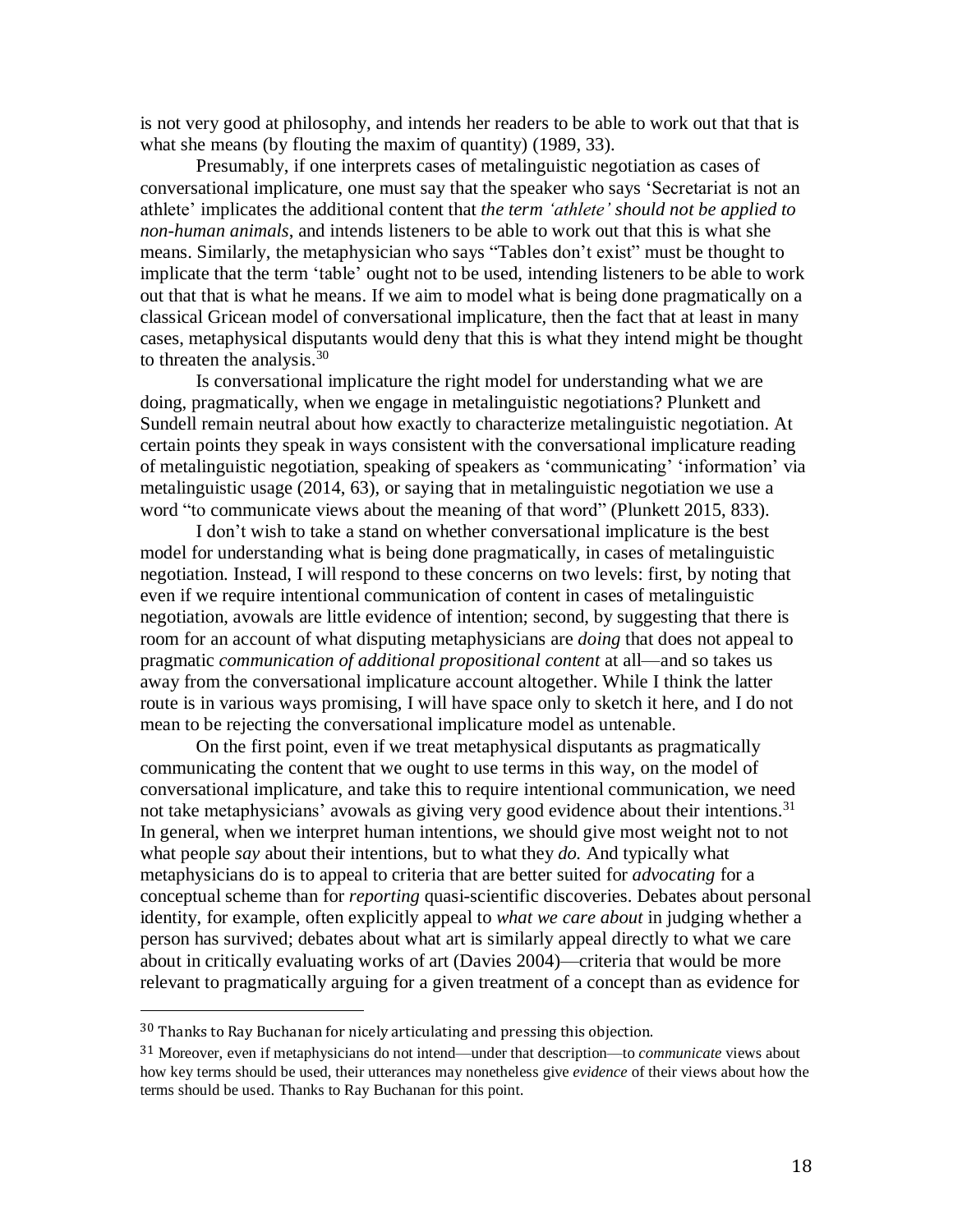a worldly discovery. Neo-Quineans often support an ontological position by arguing that it better preserves one or more theoretic virtue than its rivals. But rival ontological views are typically on a par where empirical adequacy is concerned, and the remaining theoretic virtues are far more plausibly thought of as relevant criteria for choosing a conceptual scheme useful to us (simple to use, productive, etc.) then as conducive to discovering the real truth in the world (cf. Bricker, forthcoming). As Quine put the project initially in the paper that motivated so much recent work on ontology (1953, 16-18), "our ontology is determined once we have fixed upon the over-all conceptual scheme which is to accommodate science in the broadest sense" So, once again, it should be no surprise if the point of much of the work of ontologists following the neo-Quinean model implicitly involves communicating views about what conceptual scheme we should adopt. In short, if we look to the behavior of serious ontologists rather than their avowals, it seems plausible to think of them as engaged in something akin to metalinguistic negotiation—or conceptual ethics more broadly. Moreover, as Plunkett and Sundell emphasize, ordinary speakers are not commonly tuned in to subtle points about what they are *saying* versus what they are *pragmatically conveying,* so it should not be surprising if participants in a metalinguistic negotiation resist this analysis, and would rather describe what they are doing as discussing the true nature of athletes, or art, or persons (2014, 67-8).

There may, however, in any case be reason to think that conversational implicature is not the best way of understanding what's going on in cases of metalinguistic negotiation. <sup>32</sup> Grice openly acknowledges that a limiting assumption of his work is that the purpose of talk is 'maximally effective exchange of information' (1989, 28). But of course (as Grice himself acknowledges) there are also many more uses to which language is put "the scheme needs to be generalized to allow for such general purposes as influencing or directing the actions of others" (1989, 28). And there are some reasons for doubting that the pragmatic point of the utterances in metalinguistic negotiation is to pragmatically communicate any additional *informational content* at all, rather than to *do* something else—something along the lines of influencing the linguistic behavior of others, or altering the boundaries of what is acceptable or unacceptable in language use.

While Plunkett and Sundell sometimes speak in ways consistent with the conversational implicature view, more commonly they refer to speakers as 'advocating' for certain ways of using a term, or 'negotiating *what [the meaning of the relevant expression] should be*' (2014, 63), saying speakers "employ metalinguistic usages of an expression to advocate for competing candidate meanings of that expression" (2014, 63). The point of utterances involved in metalinguistic negotiations may be not to get the listener to recognize the speaker's belief, but *rather to use a given term in order to reinforce or revise the ways the term is to be used.*

Language is a conventional social practice, like many others. Social practices fulfill many functions—enabling us to efficiently acquire food, exchange goods, travel about together. But sometimes individuals engage in social practices as ways of *showing* how to do them, either reinforcing or pressing to alter the norms that govern them. In

<sup>&</sup>lt;sup>32</sup> There may also be reason, as David Plunkett has pointed out (conversation), to prefer a less intentionalist understanding of conversational implicature than one gets on the standard Gricean model.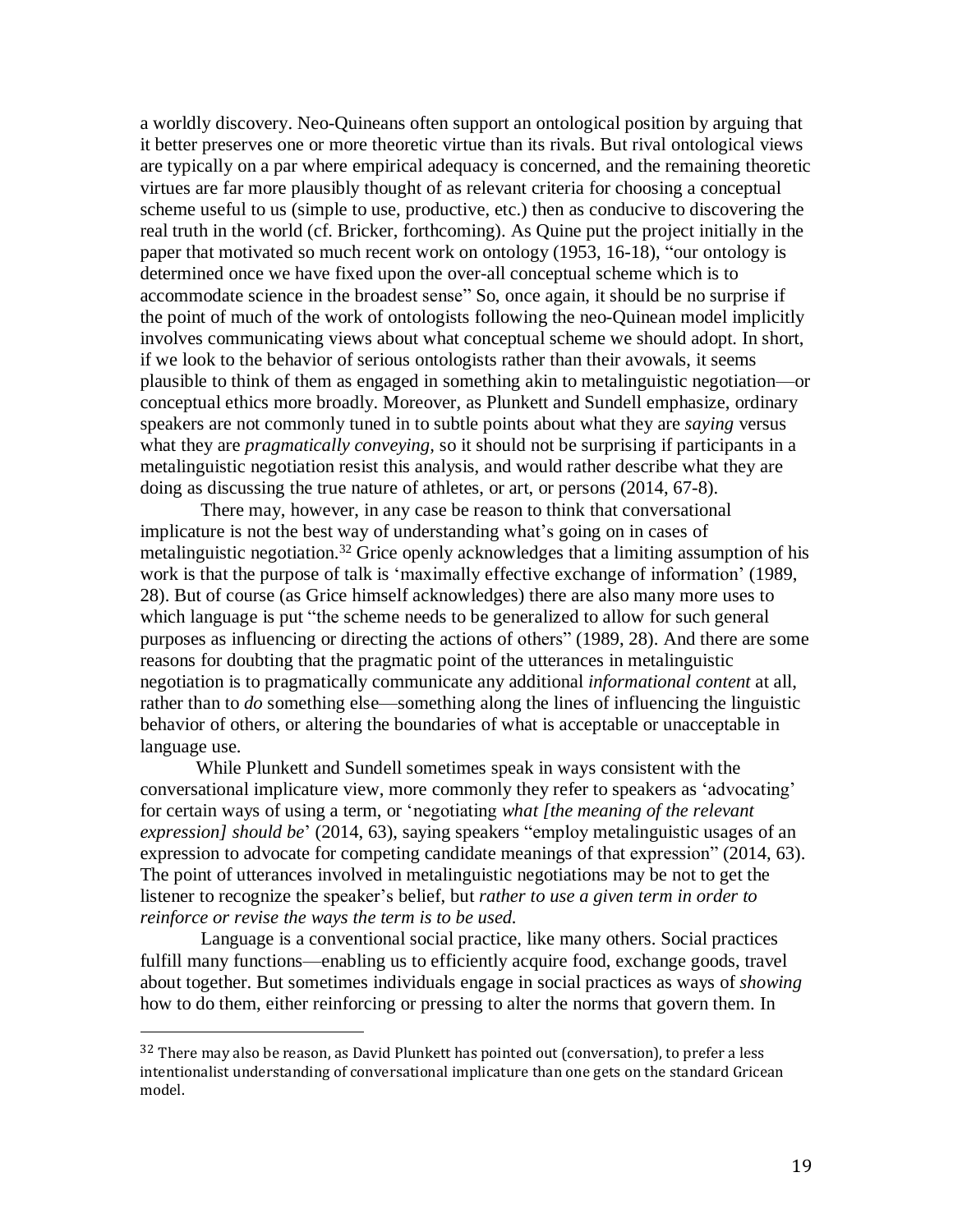many cases of civil disobedience, agents flout the rules governing a practice as ways of *showing* how the rules should be altered. When Rosa Parks sat at the front of the bus, she needn't have been aiming to get to the destination (her act has point even if she just rides the bus in a circle). Nor is it quite right to see her as aiming to pragmatically communicate to observers her belief that the bus rules ought to be changed. For communicating her belief might not be the best means, in the circumstances, of changing the practices: given her lower social standing in the racist social context, making others aware of her belief might have no effect at all—they might simply dismiss or ignore her. Instead, she aims through her violation of the rules to modify the boundaries of what counts as acceptable. We can identify these as 'metaconventional' actions (analogous to metalinguistic speech acts)—cases in which the point of the action may not be best understood (or even be understandable) in terms of its normal social function, but rather in terms of aiming to show something about the rules, with a view to modifying them or (re-)enforcing them. Another sign that an action is metaconventional is that simple correction of those who violate the rules here would be out of place: to approach Rosa Parks, however gently, and inform her that she has made a mistake, and that people like her are to sit at the back of the bus, would be to miss the point of what she is doing.

We often employ metalinguistic uses of language: using (rather than mentioning) a term in order to reinforce or modify the boundaries of how that language is *to be* used. An American walks into a greengrocer's in the U.K., sees a large stack of tomatoes behind the counter and says "I'd like five tomatoes please". "We don't have any *tomAYtoes"*, the greengrocer replies.<sup>33</sup> The utterance of this obvious falsehood can be understood not by appealing to its literal semantic content, but rather to what the speaker is *doing*: showing that (he thinks) something is wrong with the way the customer has pronounced the word, and aiming to (re)inforce what he considers the 'proper' pronunciation. Similarly, when the child says "Jane and me are going to the park", and the parent echoes: "Jane and *I* are going to the park"—the literal semantic content of the parent's remark may be false, but the pragmatic point of the utterance is to show, grammatically, how the sentence ought to be expressed, re-enforcing grammatical norms. David Lewis (1979, 353-4) notes other cases in which, for example, using a vague term in a certain way may (given rules of conversational accommodation) have the effect of altering the boundaries of the contextually appropriate standards for applying the vague predicate.

Cases of metalinguistic negotiation might be understood along these lines, as cases in which speakers use terms in certain ways in order to reinforce or alter the semantic norms of their use. We often use language with a view to modifying, resisting, or (re-)enforcing the norms governing its usage. The point of the utterances, in these cases, can best be understood pragmatically. In these cases, too, we often can't make sense of the utterance in terms of the traditional function of communicating semantic content (which often would be obviously true or false). Moreover, as in the cases of civil disobedience, simple correction of the utterance (as if the speakers were just making a

 $33$  The speaker here—and in the case to follow—may be seen as engaged in what Laurence Horn (1985) calls 'metalinguistic negation': a way of signaling the speaker's unwillingness to assert a given proposition *in a given way,* whether on account of its phonetic, morphological, syntactic, semantic, or pragmatic form of expression(1985, 122).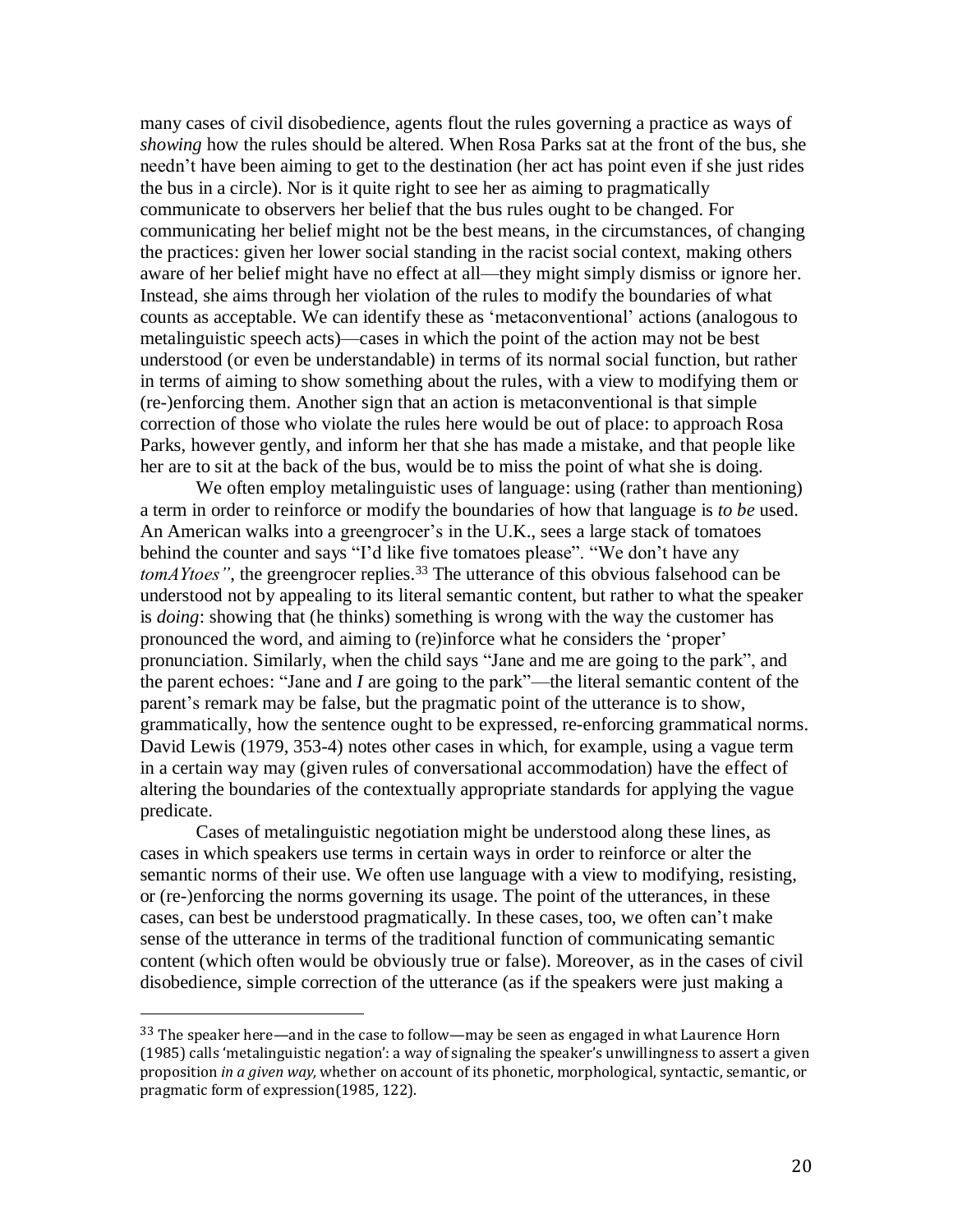mistake) would miss the point. And as in the case of civil disobedience, the point may be to *reinforce* or *modify* the rules in question—not to communicate the speaker's belief about how the term should be used (though the hearer may nonetheless legitimately infer those beliefs). For communicating such beliefs often is not the best method of effecting the relevant change.

Interestingly, this way of understanding metalinguistic negotiations also gives us a better way of accounting for why speakers would engage in this sort of metalinguistic negotiation in the object language, using the terms, rather than more transparently making recommendations in the meta-language. For if the goal is to modify the norms governing the use of the term, the best way to do that may be *to present themselves as making a discovery about the world—*about the real nature of waterboarding, about the real survival conditions for persons, etc.—rather than presenting themselves as making their own recommendations about how to change how we use terminology (recommendations that might then be ignored or fail to find uptake).

Does this interpretation of metalinguistic negotiation fit better with serious metaphysician's avowals about their intentions than the conversational implicature view? To a certain extent, I think it does. It seems plausible that disputing metaphysicians would accept this as an account of *a* point (if not *the* point) of their utterances. For van Inwagen *does* aim to change the way we use the term 'table'—at least in the Ontology Room: to change it in such a way that it is not seen as to be used in atomic predications at all. And Sagoff does aim to change the way we use the term 'work of art', in such a way that it is seen as no longer appropriate to apply it after acts of (attempted) 'restoration'. Of course both might give a metaphysics-first *justification* of this aim: that they aim to eliminate use of the term *because there are no tables,* or aim to stop application of the term 'same work of art' after the restorative modifications *because the original work is no longer there.* There are familiar epistemic and methodological problems with taking this metaphysics-first route that need not be rehashed here. So there might be agreement about (a) point of what they are doing, with a disagreement about *why* they are doing it. But again, we are often mistaken in our self-reports about our motives, and as noted above, the actual criteria serious metaphysicians appeal to in support of apparently revolutionary views often seem more like pragmatic considerations than like evidence for a metaphysical discovery. Moreover, it is easy to find motives for serious ontologists to be self-deceived about the reasons for their recommended change—to see why serious metaphysicians might *want* to think of themselves as engaged in reporting metaphysical discoveries rather than in metalinguistic negotiation. For if they can think of themselves, and represent themselves, as reporting discoveries of the world (rather than advocating for ways we should employ our concepts) that gives their work the air of authority, objectivity, and respectability characteristic of the sciences. And indeed it is commonplace for heavyweight metaphysicians in the neo-Quinean tradition to think of themselves as doing work 'of a piece with' science, weighing up the merits of competing theories about the world just as a scientist does. Where we present something explicitly as a normative suggestion, by contrast, it is far more open to being repudiated or ignored by others who do not share our values or our goals. So it is not hard to see why some deception, even self-deception, about the *grounds* for their suggestions might be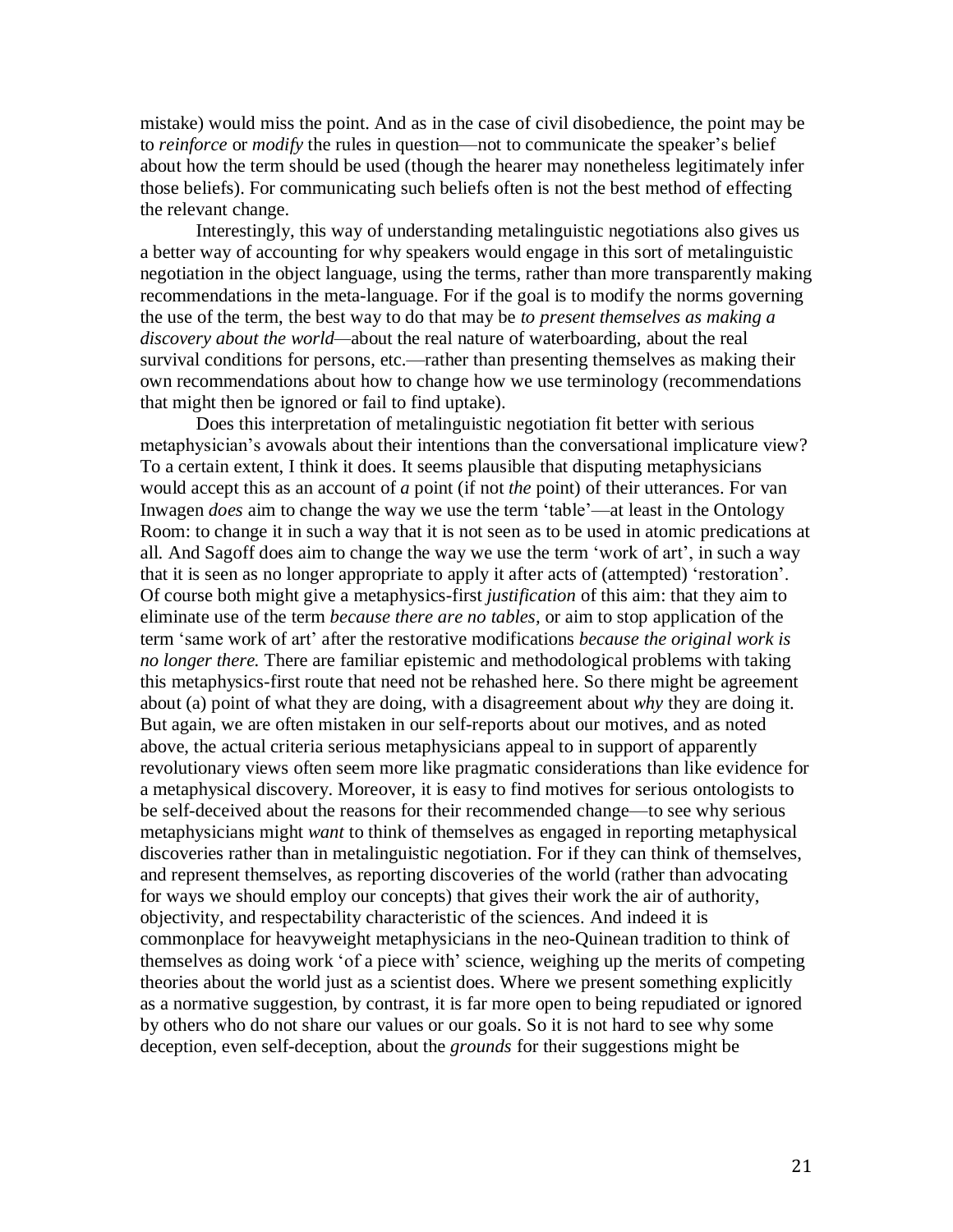tempting, in which case again we should not simply take the disputant's avowals at facevalue in determining the point of their utterances.<sup>34</sup>

By either or both of these routes—reminding ourselves of the limited use of avowals as evidence of intentions (particularly where motivations for deception or selfdeception are in place), and by potentially shifting the understanding of what, pragmatically, is done in cases of metalinguistic negotiation away from the old paradigm of conversational implicature—we can have some confidence that metaphysician's denials needn't significantly undermine the idea that many metaphysical debates may be best understood as at bottom engaged in metalinguistic negotiation.

To those who remain unconvinced that this is a plausible interpretation of what many serious metaphysical debates *are* and *have been* up to, an appealing option remains. Treat this instead as a pragmatic suggestion about what metaphysics *can* legitimately  $\mu$ <sup>35</sup> Try thinking of the work of metaphysics in this light—and note the pragmatic advantages it brings of dispelling ontological mysteries, clarifying the epistemology of metaphysics, and enabling us to make better informed choices by bringing the functional and normative elements of metaphysical theory choice out into the open. Deflationists certainly can adopt this as a model of what metaphysics *can* do regardless of its fate as in interpretation of what past debates have (tacitly) been doing.<sup>36</sup> And with this would come an interesting new picture of the work metaphysics can do, as a kind of—often normative—conceptual work.<sup>37</sup>

## **Works Cited**

 $\overline{a}$ 

Appiah, Anthony (1992). *In my father's house.* New York: Oxford University Press. Balcerak Jackson, Brendan (2014). "Verbal Disputes and Substantiveness". *Erkenntnis* 79 (1): 31-54.

Bell, Clive (1914). "Art as Significant Form: The Aesthetic Hypothesis", from *Art,* London: Chatto & Windus.

 $34$  The case is similar with respect to laws. Judges engage to some extent in merely describing a case (according to the law); in other cases in normatively negotiating the concepts that go into describing the case in order to achieve a desired outcome. In this case it is also clear why some dissimulation would be desirable in the latter cases (representing the normative suggestion as descriptive discovery): to retain the authority of law, it is far more effective if observers think of judges as merely reporting their legal discoveries (that this group really isn't a religion) rather than as proposing new norms (that we ought not to treat it as a religion). Thanks to Andrew Verstein for this helpful parallel and insight. Plunkett and Sundell make related observations that, in the legal case, even if a disputant agreed that she were involved primarily in metalinguistic negotiation "she would have very good practical reasons not to parade around that feature of the discourse" (2014, 71).

<sup>35</sup> Thanks to Suki Finn for this insight.

<sup>36</sup> For further development and discussion of this suggestion, see my (forthcoming).

<sup>&</sup>lt;sup>37</sup> My sincere thanks go to Brendan Balcerak Jackson, Delia Belleri, Ray Buchanan, Suki Finn, John Horden, David Plunkett, audiences at the Oxford Verbal Disputes Conference (May 2015), and at the Sorbonne, at the University of Colorado Boulder, and at the University of Texas Analytic Philosophy Symposium for very helpful comments and/or discussion of earlier versions of this paper.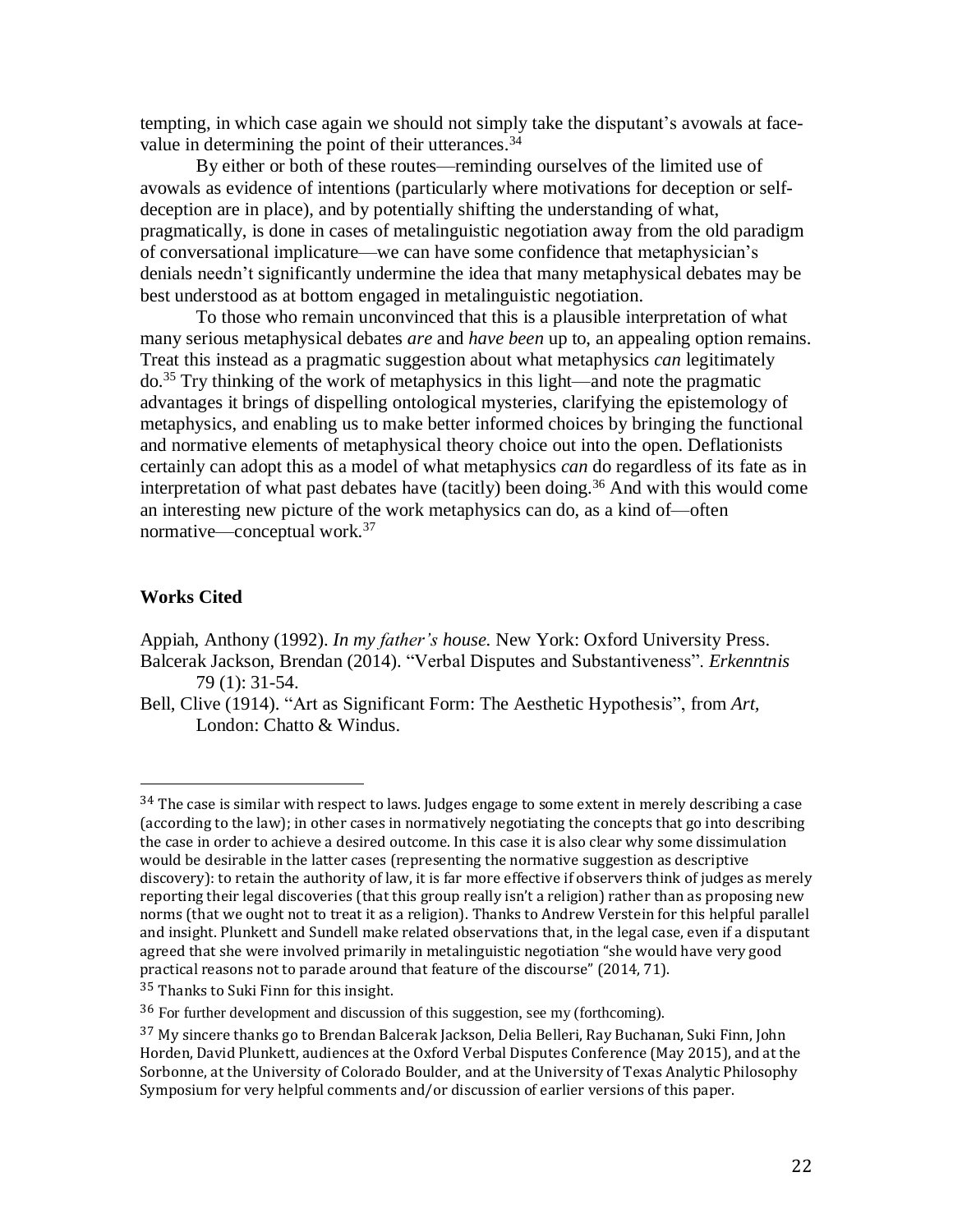- Belleri, Delia (forthcoming). "Verbalism and Metalinguistic Negotiation in Ontological Disputes".
- Bennett, Karen (2009). "Composition, Colocation and Metaontology", in David J. Chalmers, David Manley, and Ryan Wasserman, eds. *Metametaphysics,* Oxford: Oxford University Press.
- Bricker, Phillip (forthcoming). "Realism without Parochialism". *Modal Matters: Essays in Metaphysics.* Oxford: Oxford University Press.
- Burgess, Alexis and David Plunkett (2013a). "Conceptual Ethics I". *Philosophy Compass* 8 (12): 1091-1101.
- Burgess, Alexis and David Plunkett (2013b). "Conceptual Ethics II". *Philosophy Compass* 8 (12): 1102-1110.
- Carnap, Rudolph. (1950/1956). "Empiricism, Semantics, and Ontology". Reprinted in *Meaning and Necessity,* Second edition. Chicago: University of Chicago Press. (second edition 1956)

Chalmers, David J. (2011). "Verbal Disputes". *Philosophical Review* 120 (4): 515-66.

Davies, David (2004). *Art as Performance.* Oxford: Blackwell.

- Grice, Paul. (1989). *Studies in the Way of Words.* Cambridge, Massachusetts: Harvard University Press.
- Haslanger, Sally (2012). *Resisting Reality.* Oxford: Oxford University Press.
- Hirsch, Eli (2002a). "Quantifier Variance and Realism". In Ernest Sosa and Enrique Villanueva, eds. *Realism and Relativism. Philosophical Issues* 12. Oxford: Blackwell: 51-73.
- Hirsch, Eli (2002b). "Against Revisionary Ontology," *Philosophical Topics* 30: 103-27.
- Hirsch, Eli (2005). "Physical-Object Ontology, Verbal Disputes, and Common Sense". *Philosophy and Phenomenological Research* 70 (1): 67-97.
- Hirsch, Eli (2007). "Ontological Arguments: Interpretive Charity and Quantifier Variance", in T. Sider, J. Hawthorne and D. Zimmerman, eds. *Contemporary Debates in Metaphysics.* Malden, MA: Blackwell: 367-81
- Hirsch, Eli (2009). "Ontology and Alternative Languages", in Chalmers et al, eds.
- Hirsch, Eli (2011). *Quantifier Variance and Realism.* New York: Oxford University Press.
- Horden, John (2014). "Ontology in Plain English". *Philosophical Quarterly* 64 (255): 225-42.
- Horn, Laurence. (1985). "Metalinguistic Negation and Pragmatic Ambiguity". *Language*  61/1: 121-74.
- Leslie, Sarah Jane (forthcoming). "'Hilary Clinton is the Only Man in the Obama Administration': Dual Character Concepts, Generics, and Gender", *Analytic Philosophy.*
- Levinson, Jerrold (1990). *Music, Art and Metaphysics.* Ithaca, New York: Cornell University Press.
- Lewis, David (1979). "Scorekeeping in a language game". *Journal of Philosophical Logic* 8:3: 339-59.
- Ludlow, Peter (2008). "Cheap Contextualism", *Philosophical Issues* 18.
- McGrath, Matthew (2008). "Conciliatory Metaontology and the Vindication of Common Sense". *Nous* 42(3): 482-508.
- Merricks, Trenton (2001). *Objects and Persons.* Oxford: Clarendon.